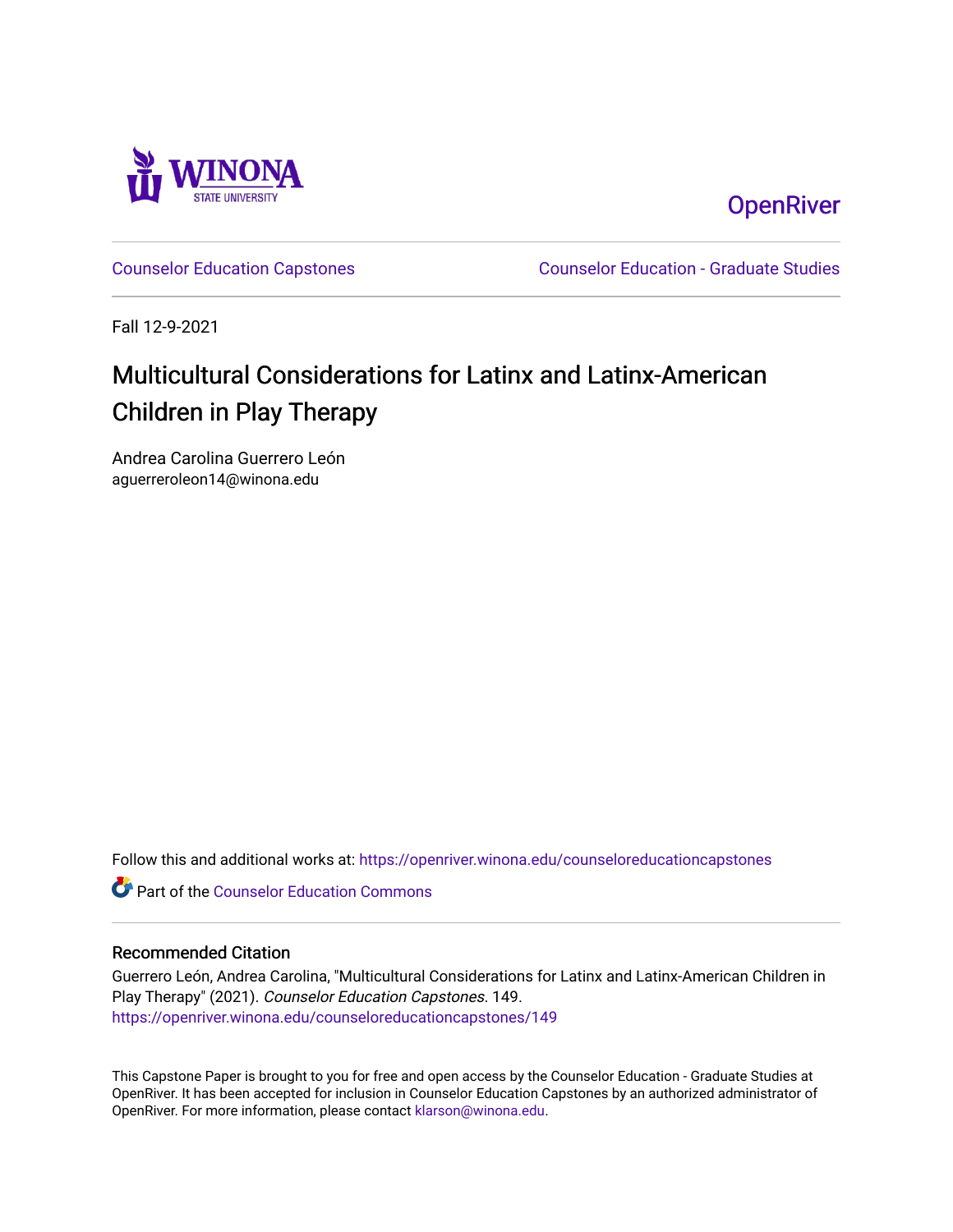**Multicultural Considerations for Latinx and Latinx-American Children in Play Therapy**

Andrea C. Guerrero León

A Capstone Project submitted in partial fulfillment of the

requirements for the Master of Science Degree in

Counselor Education at

Winona State University

Fall 2021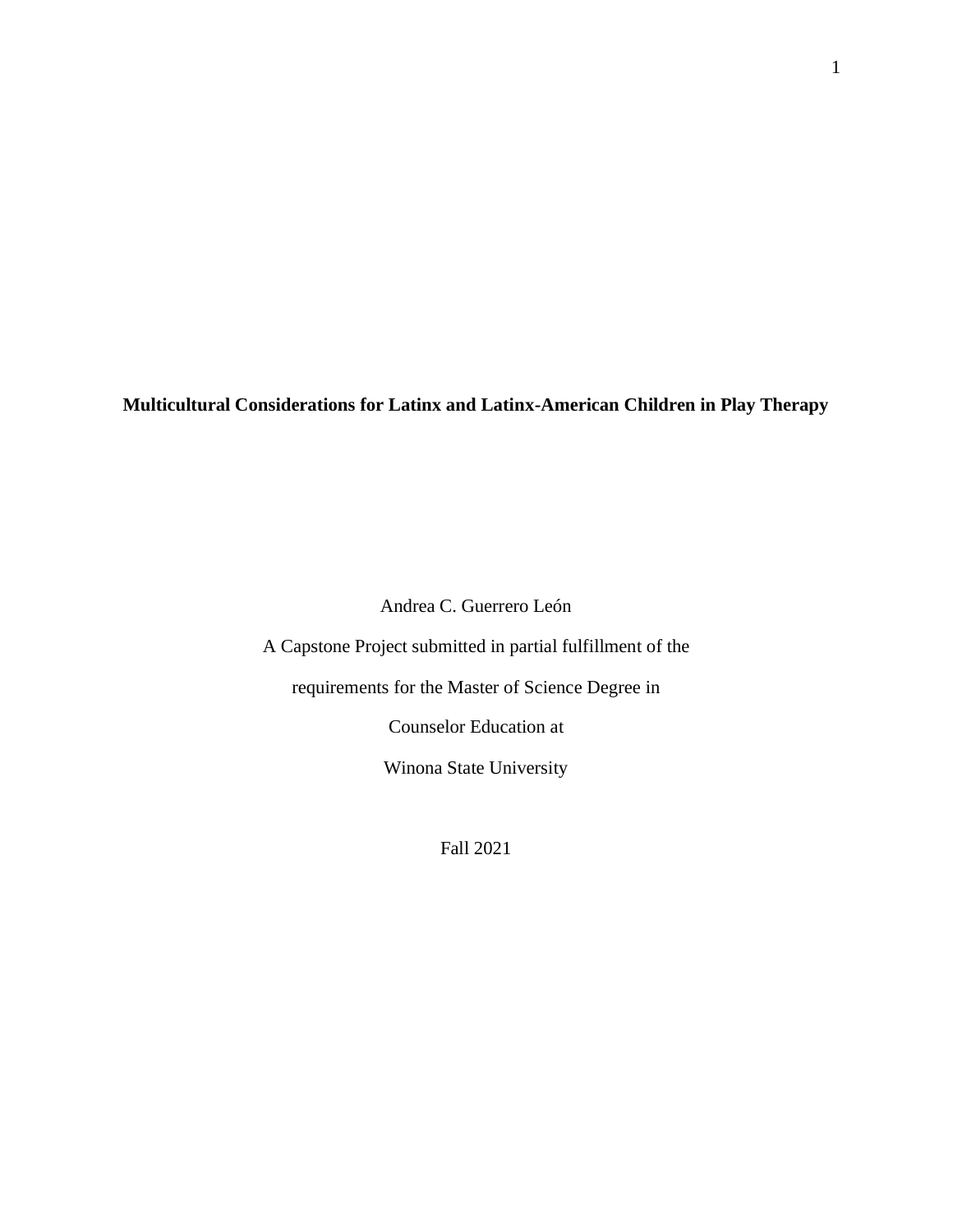Winona State University

College of Education

Counselor Education Department

CERTIFICATE OF APPROVAL

\_\_\_\_\_\_\_\_\_\_\_\_\_\_\_\_\_\_\_\_\_\_\_\_\_\_

# CAPSTONE PROJECT

**Multicultural Considerations for Latinx and Latinx-American Children in Play Therapy**

\_\_\_\_\_\_\_\_\_\_\_\_\_\_\_\_\_\_\_

This is to certify that the Capstone Project of

Andrea C. Guerrero León

Has been approved by the faculty advisor and the CE 695 – Capstone Project

Course Instructor in partial fulfillment of the requirements for the

Master of Science Degree in

Counselor Education

Capstone Project Supervisor: <u>Naunatte</u> Ligrand

Dawnette Cigrand, PhD

Approval Date: December 15, 2021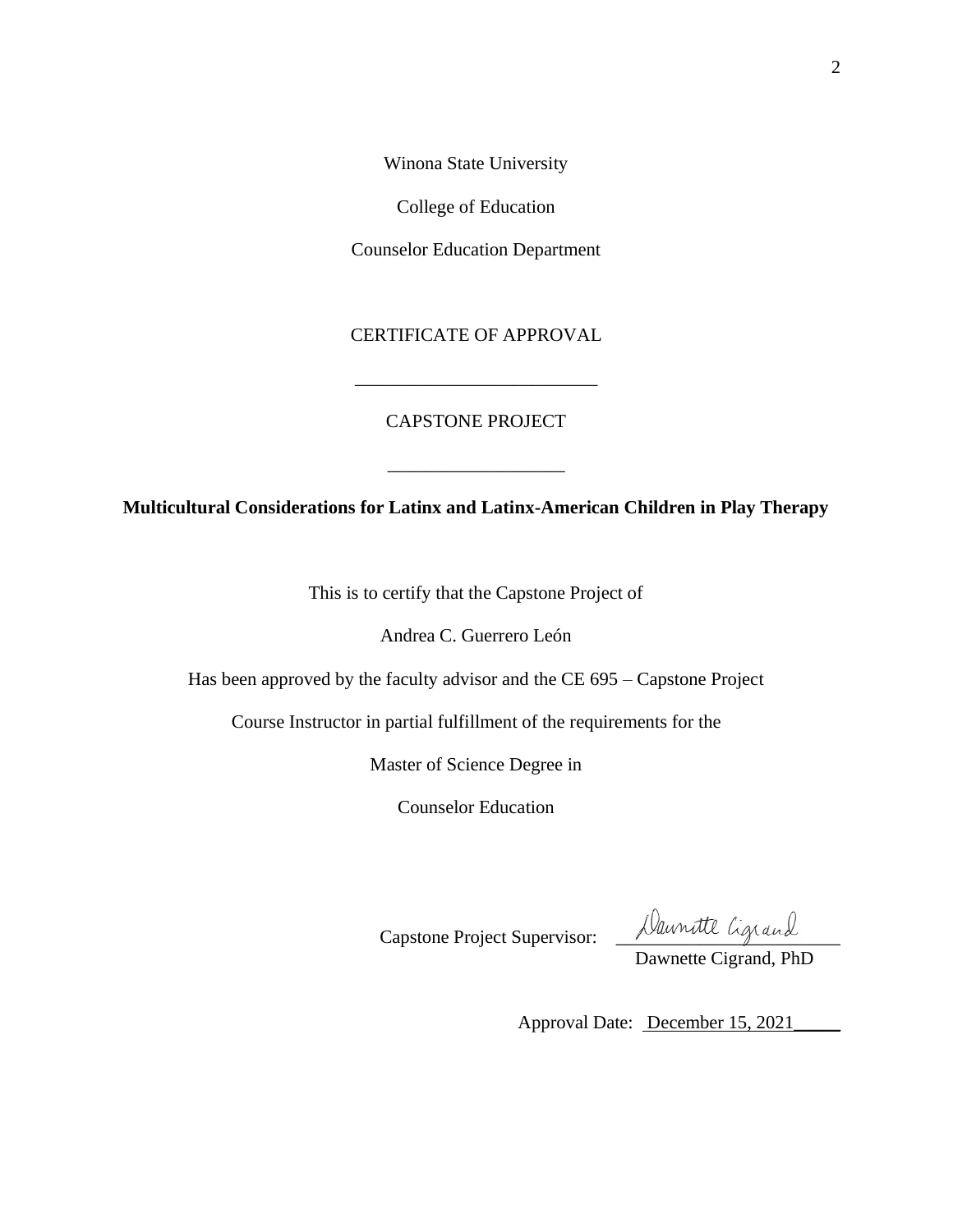# **Abstract**

This paper is predominately focused on the exploration of the research available on play therapy and its efficacy with Latinx children. Play therapy is a counseling approach used to process behaviors and emotions in children through interactive play. There are several modalities to play, which all stem from Sigmund Freud's landmark work with "Little Hans"; these modalities are applied to help children process issues in their lives. However, multicultural considerations have not always been traditionally present in the broader counseling community in the United States. Since the Latinx population is the fastest growing minority in the U.S. with rich, diverse and complex cultures, multicultural counseling approaches with this population need consideration. Thus, considerations for the use of play therapy with the Latinx population are discussed in this paper. Research on play therapy with Latinx children is scarce but that which is available showed to be effective when appropriately implemented.

*Keywords*: play therapy, Latinx, multicultural considerations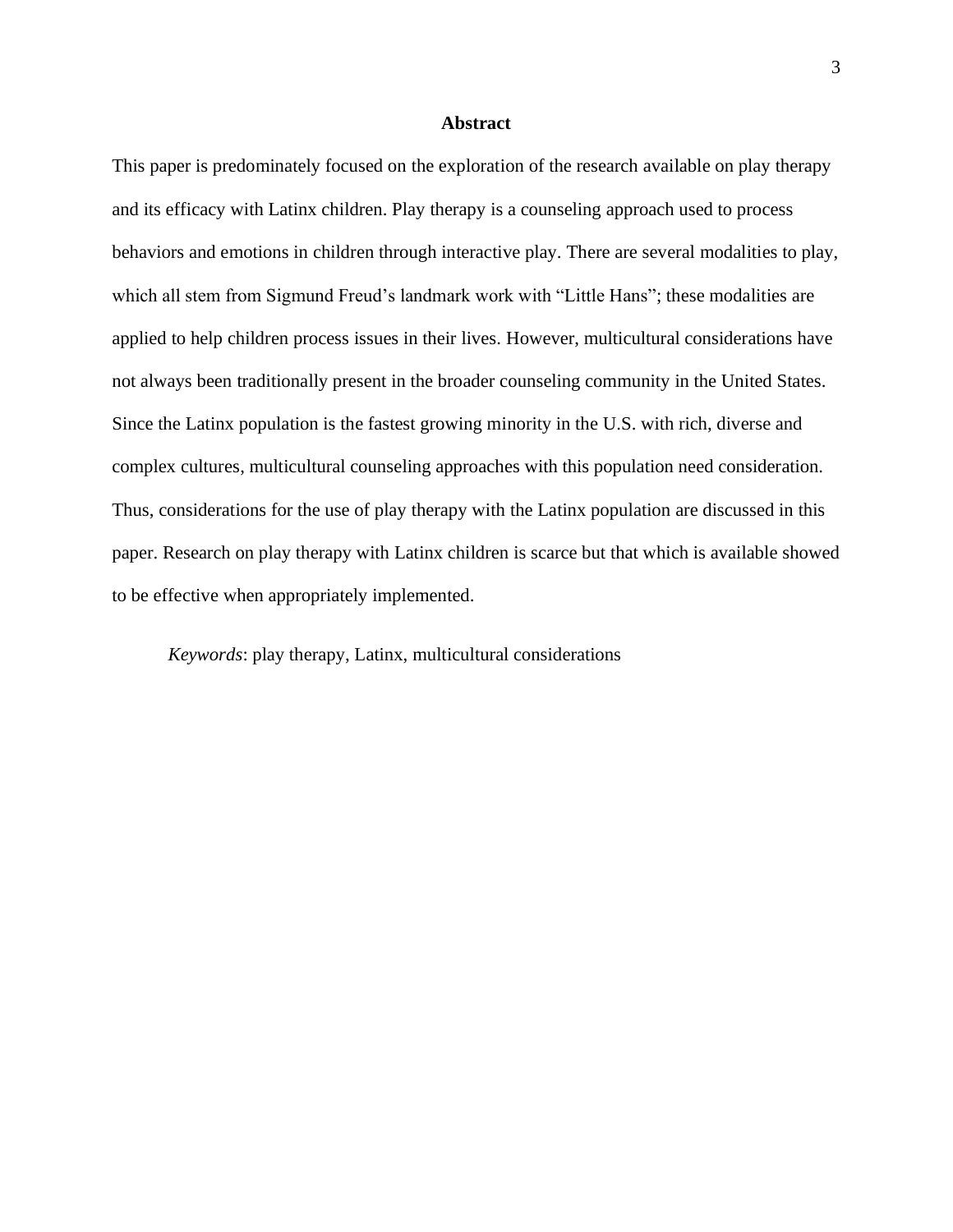| <b>Gender Roles.</b> | $\dots 16$ |
|----------------------|------------|
|                      |            |
|                      |            |
|                      |            |
|                      |            |
|                      |            |
|                      |            |

# **Contents**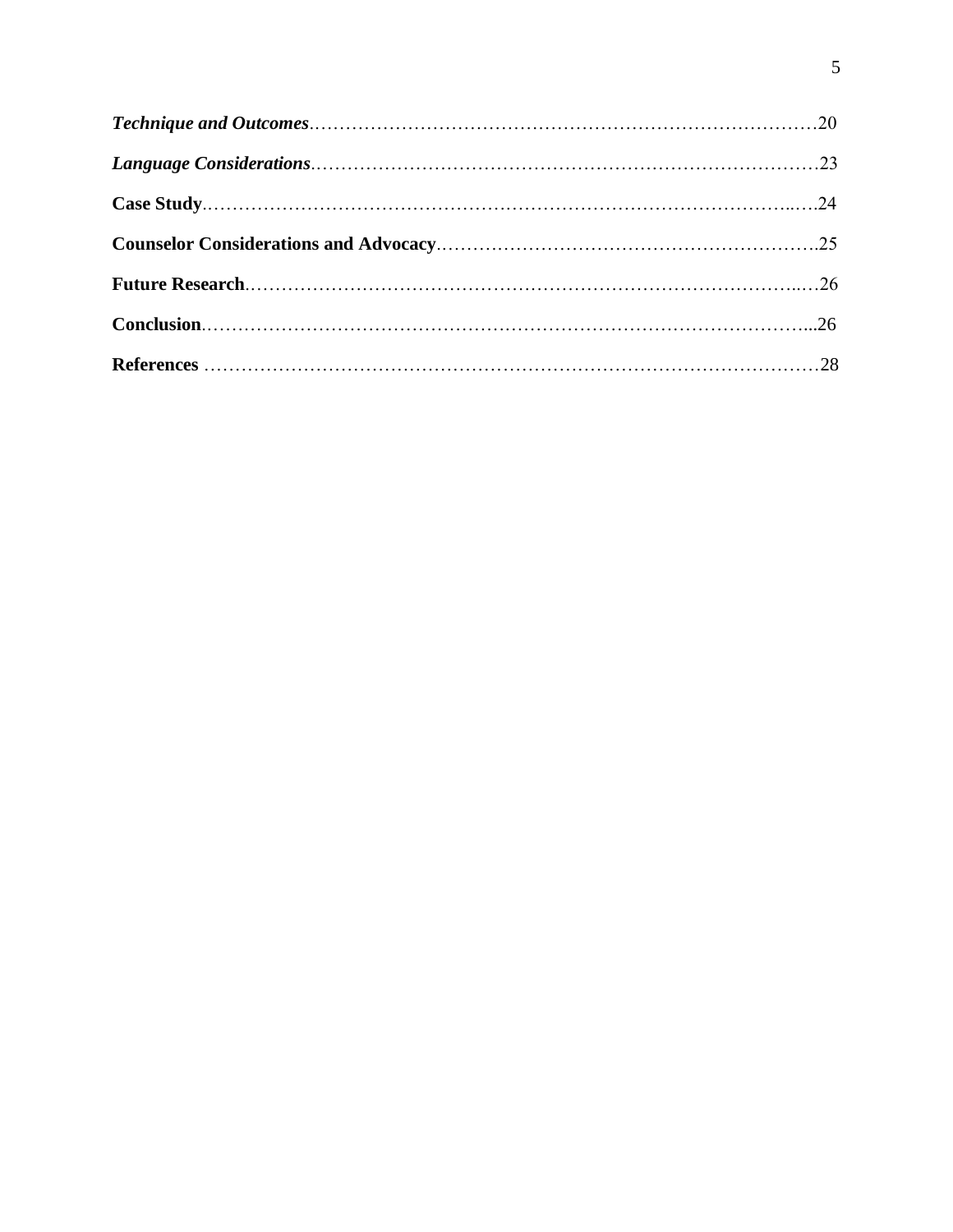#### **Multicultural Considerations for Latinx and Latinx-American Children in Play Therapy**

Play is at the heart of being human. The vast variety of forms of play among humans in various societies show how vital a role it has in developing and defining us. Play is especially important for children. Through interaction with parents and other caretakers as infants, children and adolescents gain the affirmation and confidence for increasingly complex forms of play as they grow. When playing, children are often free of the self-consciousness that can inhibit adults from expressing themselves in ways they may need or want to. And through play, children can create worlds in which they have a sense of power, value, and purpose.

Every child, however protected, will experience pain, disappointment, and fear. The entire trajectory of a human life can be defined by how these emotions are processed. Because play incorporates the activation of the subconscious and offers an avenue for the expression of inner processes, it is an ideal vehicle to aid in the identifying and healing of the psychological wounds a child may have experienced (Pehrsson & Aguilera, 2007; Kottman, 2001).

Play is universal among all humans, and many of its expressions can overlap from one society to another. Thus, play can be a vehicle through which we share a common language and understanding, and may be a bridge across cultures. More formally, play can also be utilized as a therapeutic approach. Play therapy is a counseling paradigm which allows field professionals to utilize different tools, such as toys or arts supplies, to communicate and facilitate the processing of thoughts and emotions of young children. Yet, because cultures can differ, so too play can also differ greatly. Consequently, understanding children's play within their own cultural context is imperative. Thus, understanding children and their play through play therapy takes training and practice.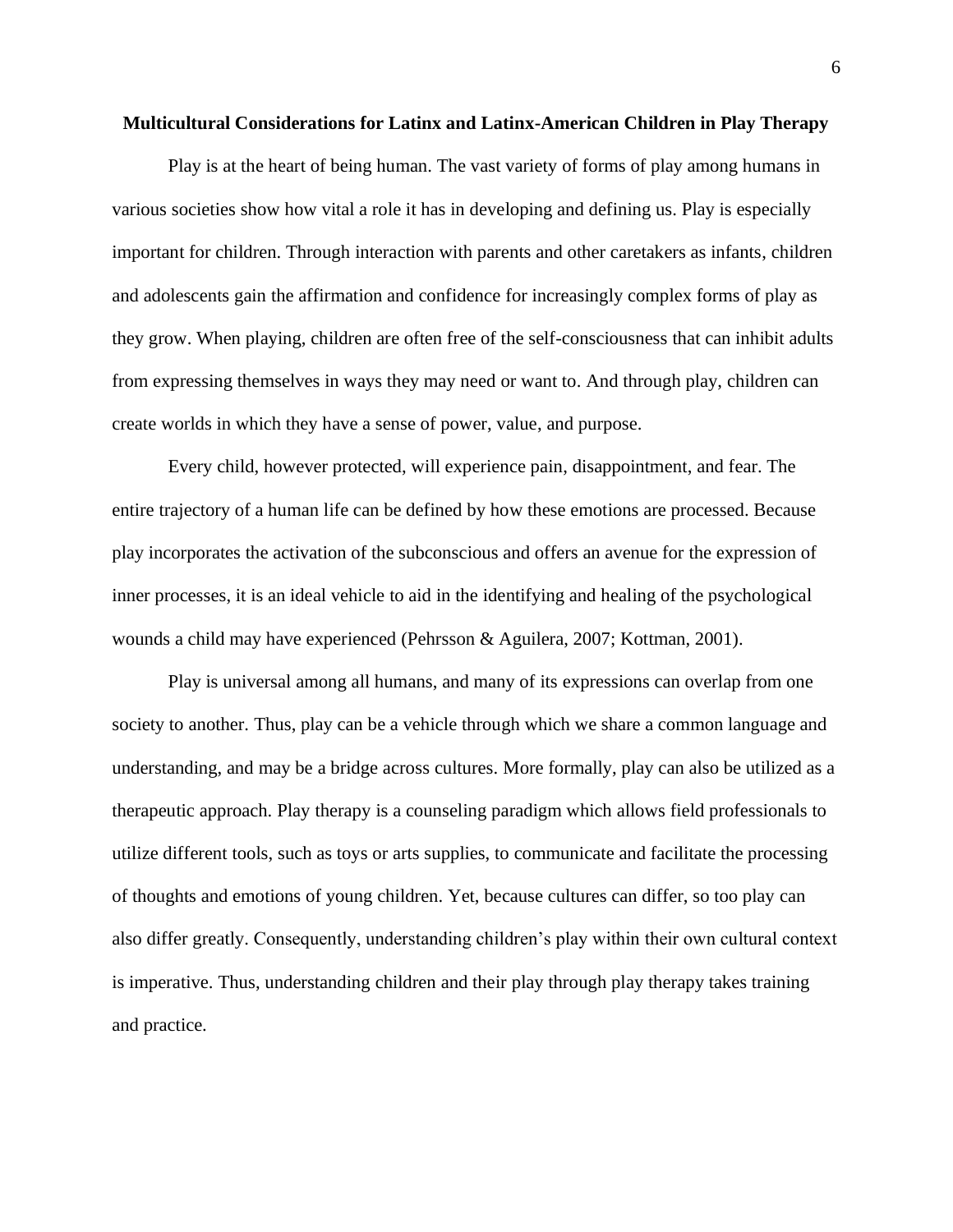One such culture in the United States is the Latinx culture. Although the Latinx culture comes from countries as close as Mexico or as far as the southernmost tip of Argentina, all face to one degree or another the challenges of being "other," or considered a "minority" even if born in the United States. This is because their cultures of origin differ from the predominant culture of those who are of western or northern European background.

As Latinx people face a lack of resources combined with the racial prejudices of the dominant group, Latinx children, who lack the understanding of an adult, may internalize a host of negative experiences that can stunt that child's future transition into a healthy and productive adulthood. It is toward the healing of the discrimination these children have endured that play therapy can be so important, and for which this paper is written. As such, the purpose of this paper is to explore the literature available on play therapy efficacy to support the healthy development and reduction of trauma with Latinx children.

#### **Literature Review**

# **Play Therapy**

Play is children's natural language. Through this medium, children are able to express thoughts and emotions as they experience them in the "real world." As such, plan can have therapeutic benefits as it helps children process significant events in their lives. The Association for Play Therapy (2019) defines play therapy as "the systematic use of a theoretical model to establish an interpersonal process wherein trained Play Therapists use the therapeutic powers of play to help clients prevent or resolve psychosocial difficulties and achieve optimal growth and development" (para. 2). As mentioned, it is important to emphasize that play therapy is an evidence-based approach for which training and licensure are necessary in order to provide such service ethically. Landreth (1991) states that play can be utilized as a means of therapy for its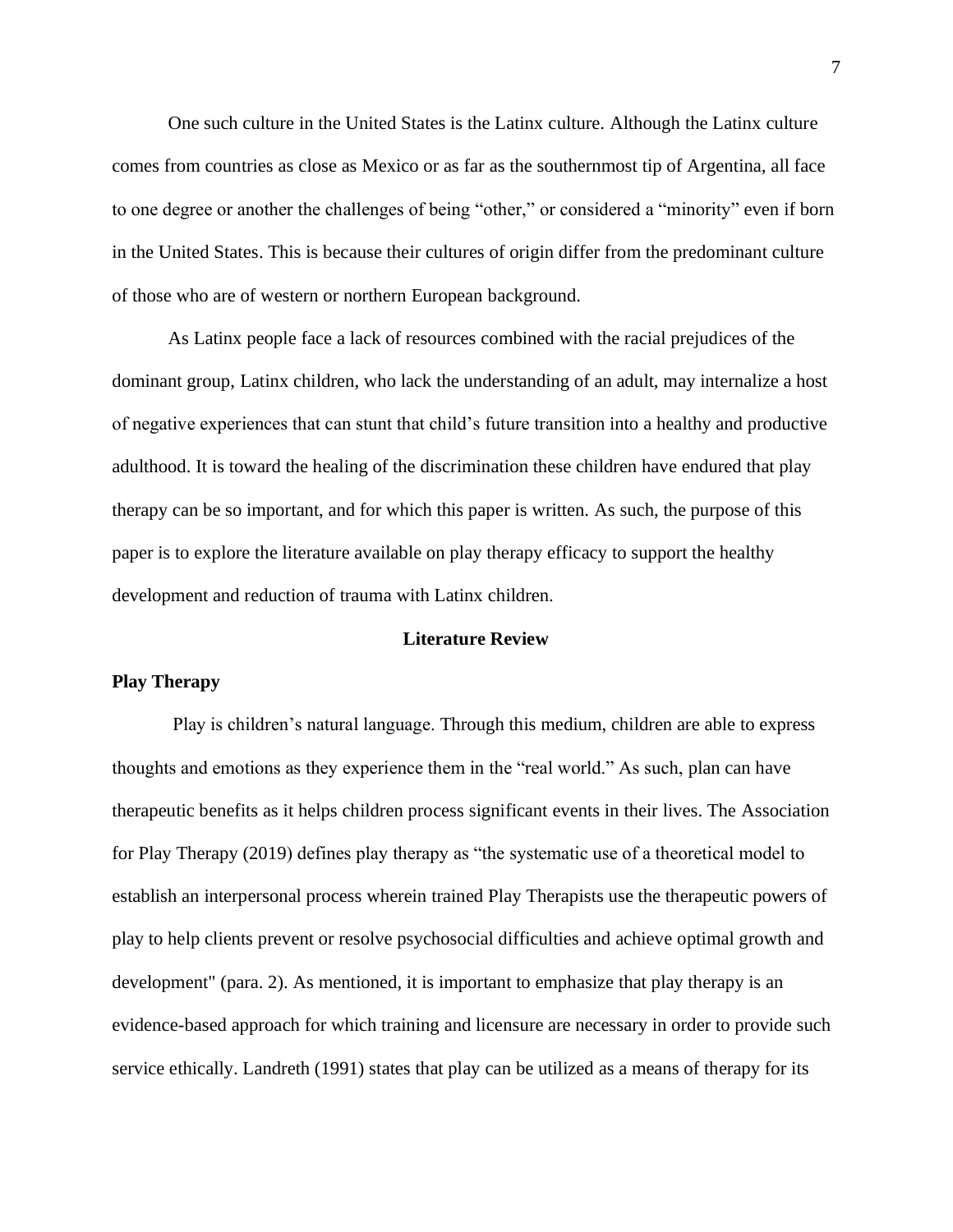ability to be implemented as "a form of reason and communication" (as cited in Kottman, 2001, p. 4). According to Kottman (2001) play therapy is used for developing a client-therapist relationship as well as assisting counselors in establishing rapport with children. It is also helpful in facilitating emotion processing in addition to fruitfully eliciting the necessary and healthy expression of negative feelings such as unease or anger. This therapy can also help children practice social skills and create a judgment-free environment where limits can be tested. Thus, play is a dynamic approach that can be used as a language and as a means to process day to day experiences.

Though play therapy is an approach that can be utilized with many age groups, it is generally practiced with children. Typically, play therapy is applied with children who are between the ages of three to eleven (Kottman, 2001). It is imperative to determine, based on their psychopathology and cultural customs, whether or not a client would benefit from play therapy. Kottman (2001) provides a list of considerations a play therapist should consider before beginning a therapeutic relationship with a client. These include trauma history, cognitive abilities, and effectiveness of the approach on a particular problem. It is also important to take into consideration the range of toys that may be utilized while in session. For example, most preadolescent clients will steer away from "childish" toys and instead pursue more sophisticated games such as craft and office supplies (Kottman, 2001).

Sigmund Freud is recognized as a pioneer in play therapy research. Early literature originated from his work treating "Little Hans" (Kottman, 2001). Freud was provided with observational data by Hans' father Max Graf. His work consisted of commentary on Graf's diary entry observations. Though this first recorded child analysis was based on the exploration of phobia, specifically fear of horses as well as Oedipal theory dogma (Wakefield, 2017), it is often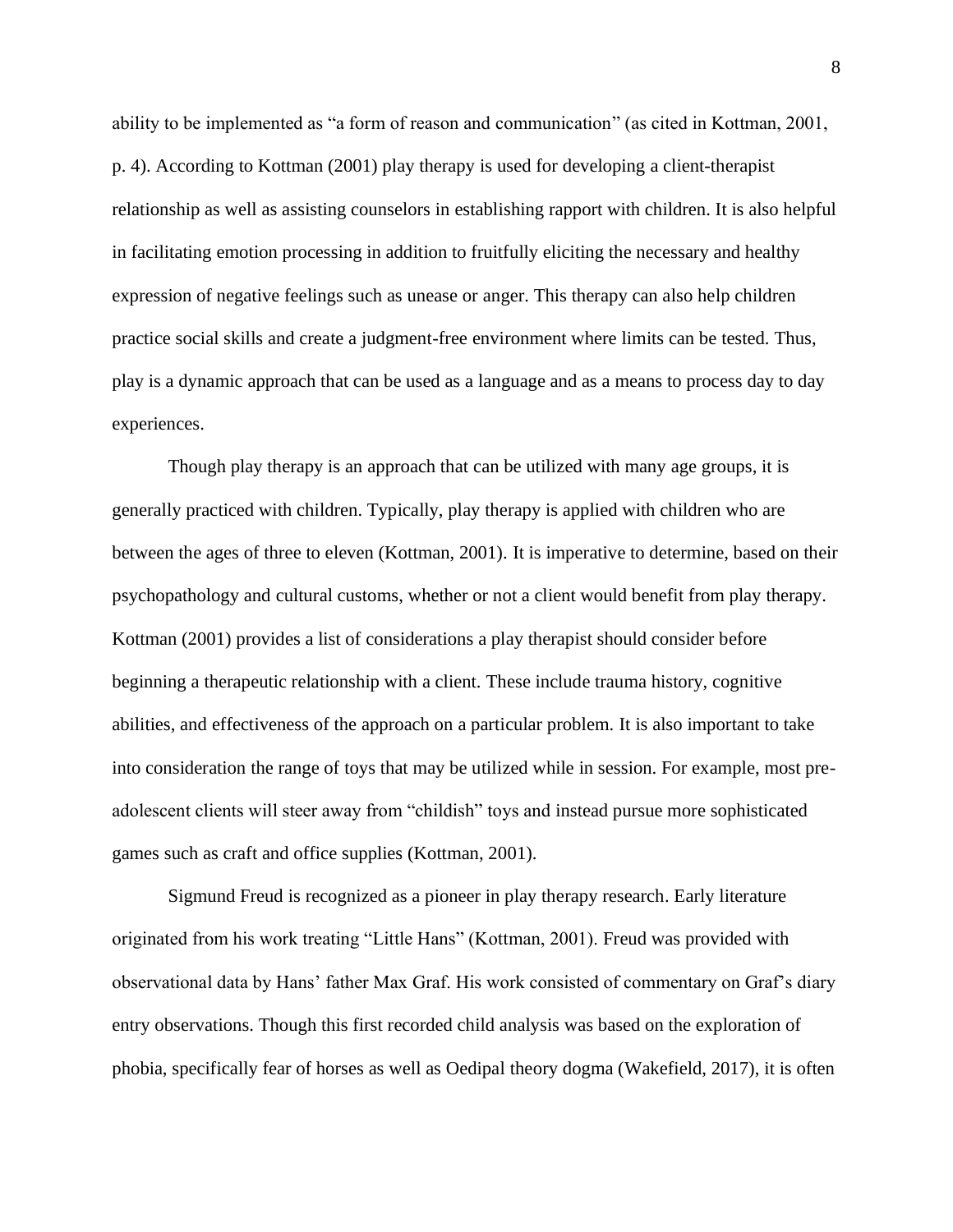referred to as the "first recorded use of play in therapy" (Pehrsson & Aguilera, 2007, p. 1). As a result, Freud offered interpretations of Hans' play in addition to suggestions on how Max might intervene. As a side note, one must highlight the biases that were present during both observations and interpretations since Max Graf was a devoted follower of Freud's work. However, this did not inhibit other scholars who also looked up to Freud's work in children analysis from developing their own approaches to play therapy, which will now be discussed.

# *Approaches and Techniques*

There are several theoretical approaches under the umbrella of play therapy. Each of these orientations dictate different techniques to be used and considerations to keep in mind while working with diverse client demographics. The following are brief synopses of the most relevant theoretical orientations applied in play therapy.

**Psychodynamic/Psychoanalytic.** Hermine Hug-Hellmuth is believed to be the first child psychoanalyst (Plastow, 2011), whose work preceded that of the more often acknowledged psychologist Ana Freud. According to Kottman (2001), Hug-Hellmuth used to visit children in their homes and observe their play without intervention. She also suggested that the content explored in children's play can be utilized to understand "intrapsychic conflict and personality structures" (p. 24). However, Ana Freud's work is most often quoted when it comes to this particular approach. Following the constructs of her father's psychoanalytic theory, Anna Freud implemented the psychosexual stages with an emphasis on "defense mechanisms and the ego's striving toward mastery" (p 67) in much of her work. According to Fernandez and Sugay (2016), this play therapy approach "focuses on how the child uses and plays with the materials and toys  $\ldots$ " (p. 204).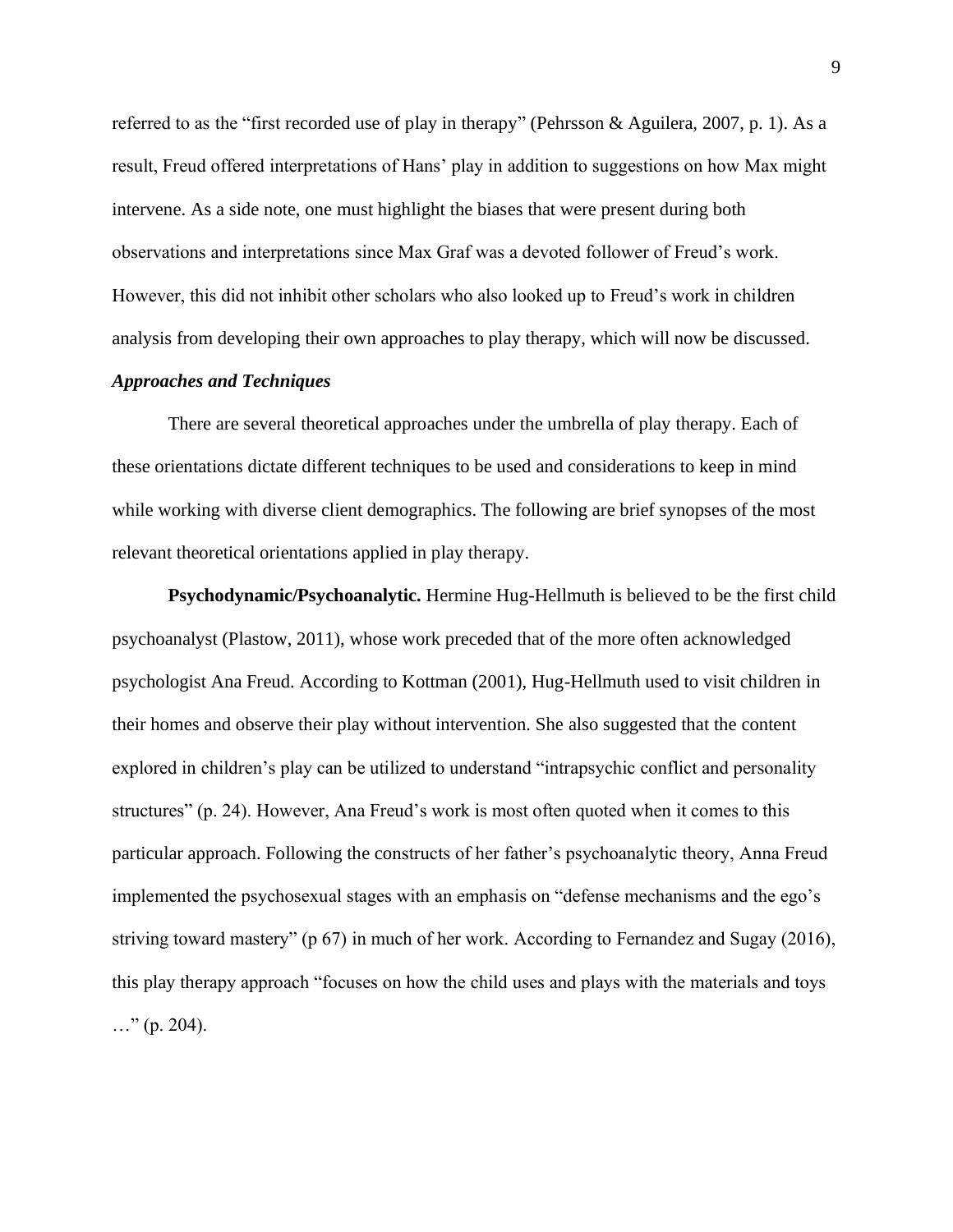For the most part, the role of the psychodynamic counselor is non-directive, but at the same time, analytic. Lee (1997) state that the goal of psychoanalytic play is to aim at "resolving fixations, regressions, … developmental deficiencies and deviations" (as cited in Kottman, 2001, p. 69) from typical child development.

**Child-Centered.** Based on the work of Carl Rogers in client-centered therapy, Virginia Axline (1947) developed a unique approach to play therapy by implementing therapeutic factors found in this counseling approach (Kottman, 2001). Rogerian theory (Rogers, 1951), as it is been otherwise called, is founded on the idea that humans have an innate ability to solve their own problems; thus, they strive for self-actualization (VanFleet et al. 2010), which remains a key concept in the play setting. Kottman (2001) highlights that each individual is unique, and therefore, the therapist must understand children from their own unique viewpoints. Furthermore, Axline (1969) established eight principles for Child-Centered Play Therapy (CCPT) whose purpose is to guide the therapist in establishing a warm and non-judgmental environment, addressing a child's feelings, and maintaining non-directive sessions (VanFleet et al., 2010).

**Theraplay.** Ann Jernberg (1979) is the founder of Theraplay. This approach concentrates on the relationship between children and parents and the healthy interactions that stem from play. It is characterized as being short-term, intensive, and engaging while aiding parents and children in establishing a stronger relationship that enhances their attachment, self-esteem, and trust (Kottman, 2001). Muns (2009) describes the process of this approach as "moment-to-moment interactions that are attuned, structured, joy filled, and designed to help with regulation" (as cited in Weaver et al., 2021, p. 125). This play therapy approach is characterized by a structured environment personalized for each individual client fostered by the counselor.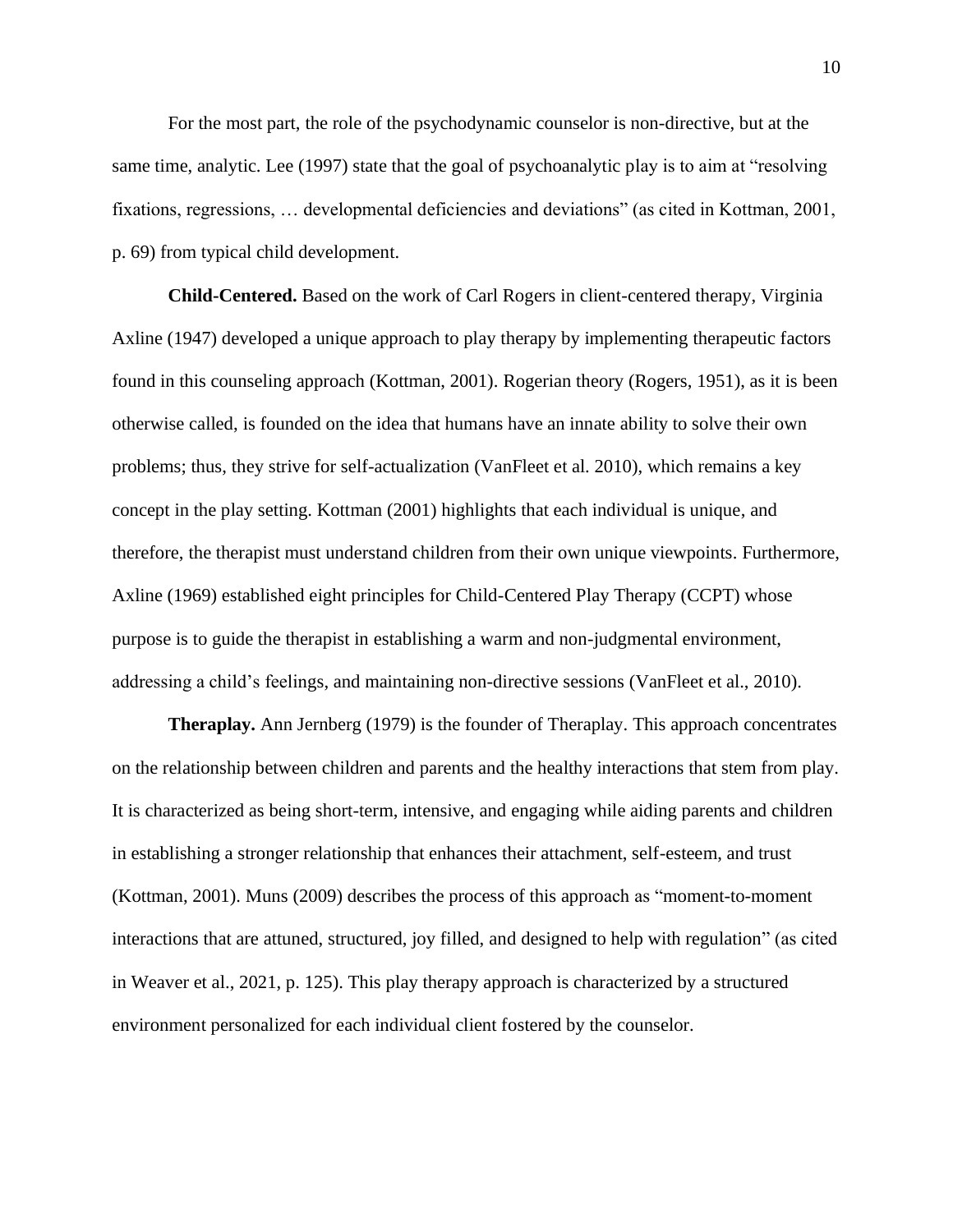**Adlerian.** This approach was first developed by Terry Kottman in the early 1990s based on the principles of Adlerian therapy (Kottman & Ashby, 2019). From an Adlerian perspective, play therapy is focused on establishing an egalitarian relationship with clients, investigating their lifestyles, encouraging insight thereof, and providing redirection and education when necessary (Kottman, 2001). Kottman and Ashby (2015) explain that the client is to be understood by assuming that every individual is creative, unique, yearning for a sense of belonging, and strives to overcome inferiority. The therapist's role fluctuates based on the counseling phase at which the client is perceived to be ready. During the initial phase, for example, the counselor will be non-directive and remain a partner. The counselor takes on a more directive and investigative role during the second phase. In the third phase, the counselor becomes a partner again while challenging dysfunctional perceptions. The last phase concentrates on teaching and reiterating skills and positive perceptions (Kottman, 2001).

**Cognitive-Behavioral***.* Susan Knell (1997) established this approach to play therapy taking theoretical constructs from behavioral, cognitive, and cognitive-behavioral therapy. This approach rests on the foundation that all behavior is learned. Thus, Knell (1997) indicates the emphasis of the approach is "…on psychopathology and the factors that lead to difficulties in emotional development" (as cited in Kottman, 2001, p. 48). Obiweluozo et al. (2021) further specify that the purpose of Cognitive Behavioral Play Therapy (CBPT) is to tackle maladjusted thoughts about the self and the surrounding environment, in addition to enhancing the child's social interactions. Consequently, the counselor takes a more directive role in sessions (Kottman, 2001) by providing the tools that will help create "reconciling thoughts and behaviors" (Obiweluozo et al. 2021, p. 2).

# *Play Therapy Outcomes*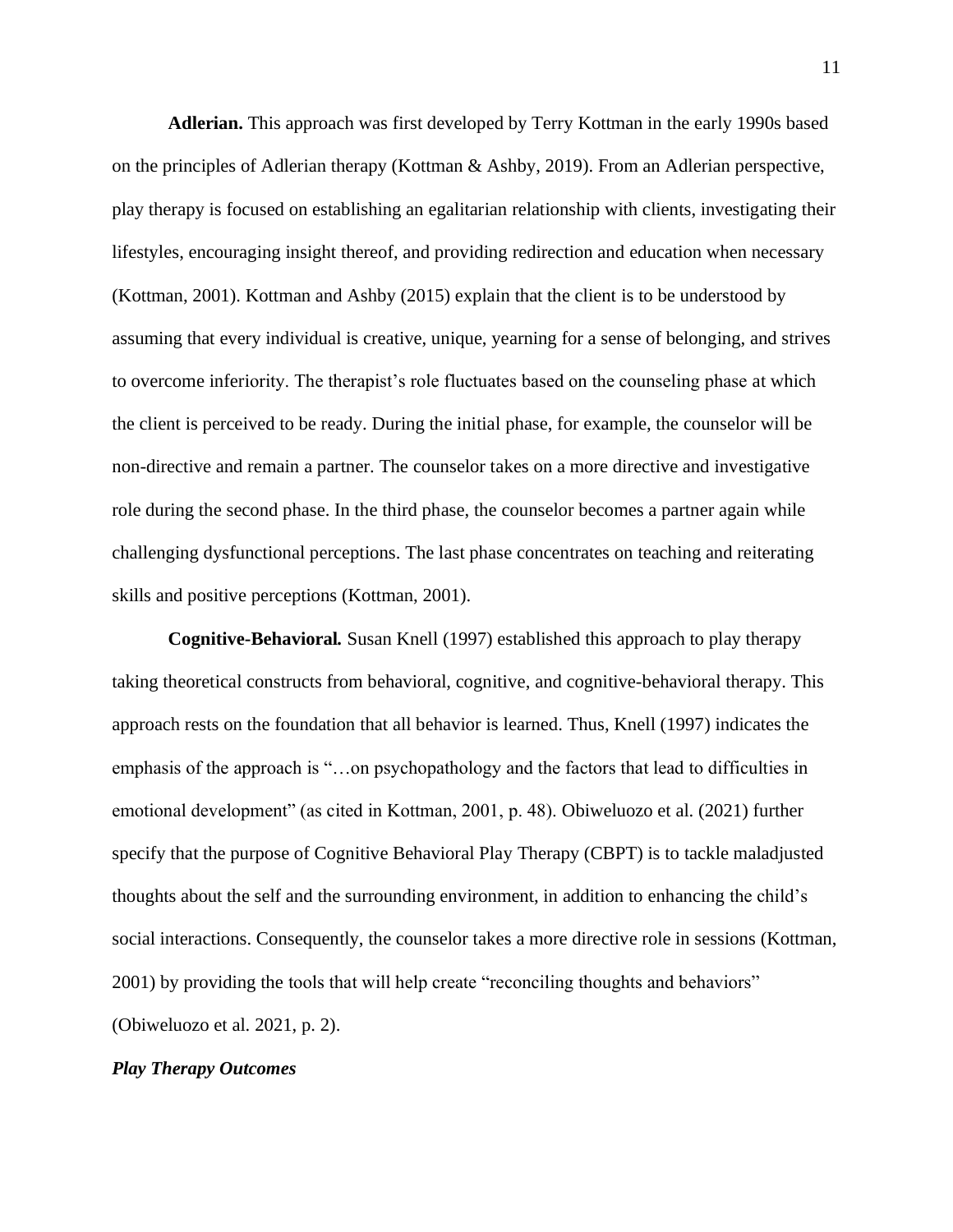It has long been argued that the research available on play therapy is not properly defined nor executed. However, this distinctive counseling approach has been deemed beneficial (Leblanc & Ritchie, 2001). Thus, it is widely used by professionals working with children. Throughout the years, there has been descriptive and academic work which further details the use of play therapy techniques while providing rationale for the implementation of this method (Leblanc & Ritchie, 2001). For example, Holliman et al. (2021) led a secondary analysis of several studies that looked into the influence of CCPT on academic performance over the last 10 years. The authors used a mixed-design analysis of variance to make comparisons among several demographics such as race, ethnicity, and gender. The study showed that females typically made larger academic progress than males. Likewise, Latinx students showed greater growth when compared to Caucasian students. This finding is a significant premise of this paper, which is later discussed.

A similar study by Garza and Bratton (2005) also explored the academic effects of CCPT. In this case, the authors compared the CCPT approach with curriculum-based smallgroup counseling in order to determine if the latter was effective at reducing external and internal behavioral issues. Both of these interventions were implemented once a week for 15 weeks, for 30 minutes at a time. Parents' responses showed a statistically significant "reduction in conduct problem behaviors" (p. 64) in the group receiving the play therapy intervention. Additionally, internalizing behaviors had a moderate improvement in comparison to the control group.

Leblanc and Ritchie (2001) conducted a meta-analysis study in which the outcomes of several play therapy studies were evaluated based on modality of therapy, duration of therapy, gender composition, presenting problems, and other relevant characteristics. The authors found that play therapy was most effective when parents were involved in the process. The duration of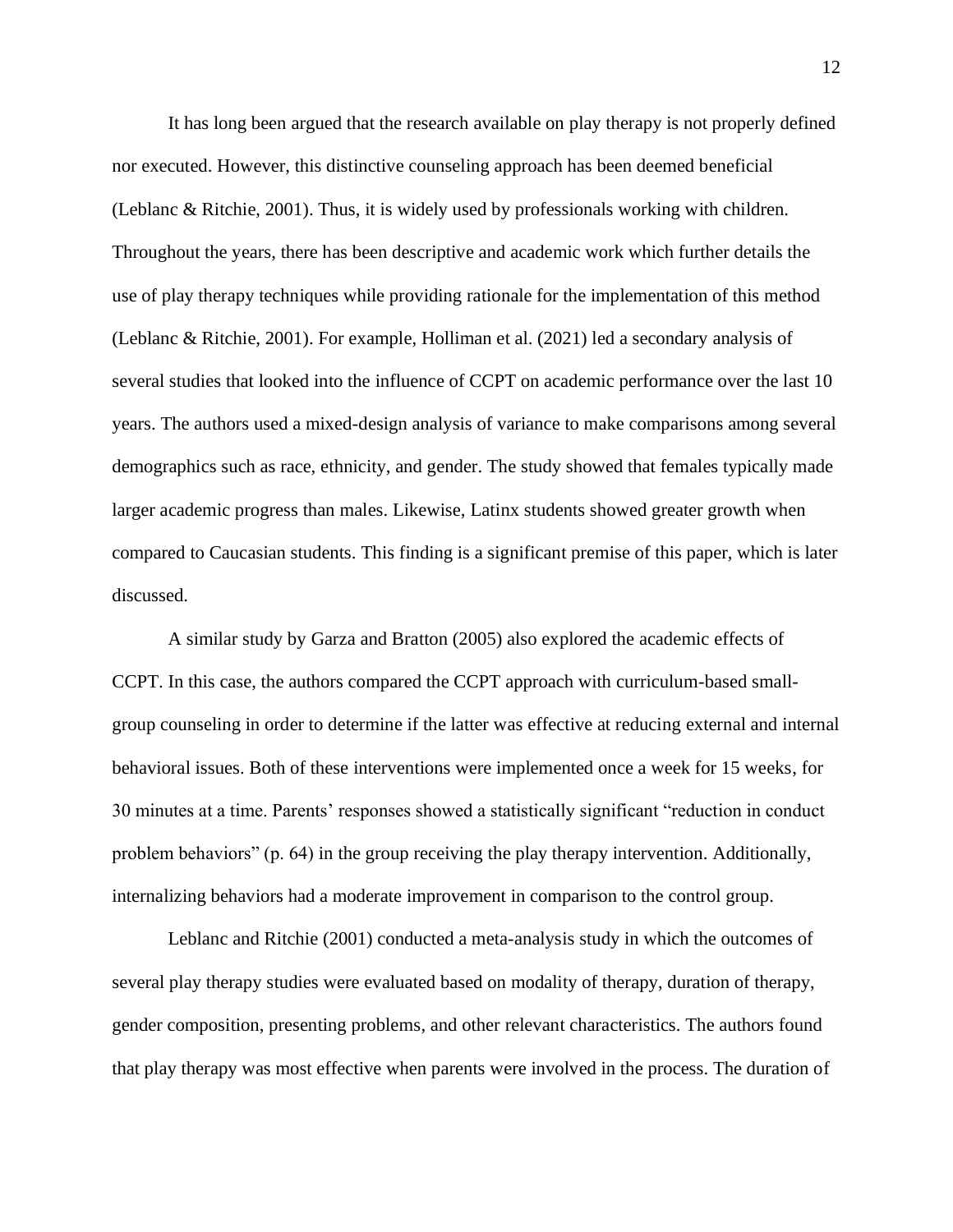such sessions also had a strong correlation with its effectiveness; being most beneficial after 30 sessions. Additionally, the authors state that play therapy appears to have the same success rate as other non-play interventions aimed at emotionally distressed children.

# *Multiculturalism in Play Therapy*

According to the 2020 U.S. Census Bureau, there is a continuous increase in racial and ethnic diversity in the United States (Jones et al., 2021). Consequently, this demographic shift has impacted the play therapy field as more counselors and researchers become increasingly cognizant of cultural impacts and how they emerge in sessions. This also has impacted the field of play therapy. The Association for Play Therapy (2020) highlights the importance of therapists' multicultural competence. For example, APT denotes in their *Play Therapy Best Practices*  manual that "play therapists actively participate in the provision of interventions that show understanding of the diverse cultural backgrounds of their clients" (p. 3). The aforementioned outcomes of play therapy suggest this counseling approach as effective and relevant. However, scarce research is available on its efficacy as applied to diverse populations (Chang et al., 2005).

One study compiled the experiences of 134 registered play therapists in regard to their perception of multicultural trends. The authors found that "several play therapists reported no multicultural trends in their particular play therapy settings while others reported an increase in their multicultural clients as well as described differences in play within ethnic minority children" (Chang et al., 2005, p. 78). Overall, the study reports that the majority of these professionals recognize that their clientele are increasingly becoming culturally diverse, but it seems still doubtful that they implement different techniques with these clients.

The literature that is available emphasizes the importance of the playroom environment in addition to therapists' abilities to learn about their client's cultural background. For example,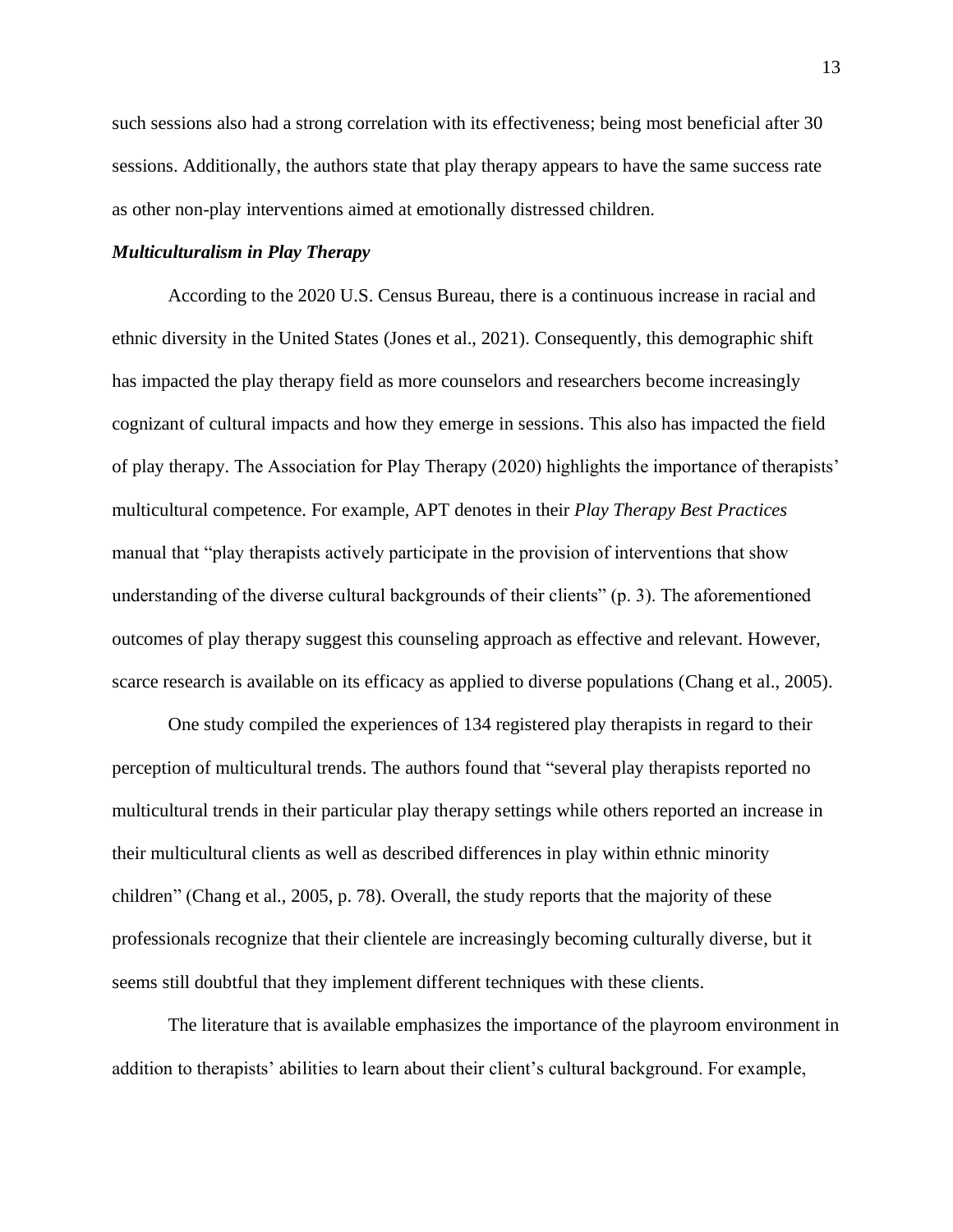language and toy modifications are proven to foster a more inclusive therapeutic environment (Chang et al., 2005). Furthermore, the play therapy room must reflect diversity in order to increase the benefits of the intervention as children will utilize the materials with which they identify (Gonzalez & Bell, 2016). Specific considerations for play therapy with Latinx populations are explored in subsequent sections after a description of the Latinx population is provided. Specific considerations for play therapy with Latinx populations are explored in subsequent sections after a description of the Latinx population is provided.

# **Latinx Population**

#### *Demographics*

According to the U.S. Census Bureau (2019), Latinos currently account for approximately 18% of the population, or 60 million people (Krogstad & Noe-Bustamante, 2021). In the last ten years, Latinx people have contributed more to demographic growth than any other racial or ethnic group. Even though the majority of the U.S population remains of Caucasian descent, there are an increasing number of states in which White people are no longer the majority. However, there are individuals of Latinx descent that also identify as White, Black, Indigenous, among others, thus identifying themselves as multi-racial. Additionally, the percentage of Latinx individuals proficient in English has increased from 59% in 2000 to 72% in 2019 (Krogstad & Noe-Bustamante, 2021). Despite the popular stereotype that most Latinxs in the U.S. are foreign-born, in actuality four in five are U.S. citizens. This varies by nationality of origin. Because Puerto Rico is a U.S. territory, Puerto Ricans are automatically U.S. citizens. Immigrants of Spanish, Panamanian, and Mexican descent are the next most likely to be U.S. citizens, ranging from 93% to 81%. Fewer than 51% of the more recently arrived Hondurans and Venezuelans are U.S. citizens. Since immigration from Latino countries has slowed by 7%, the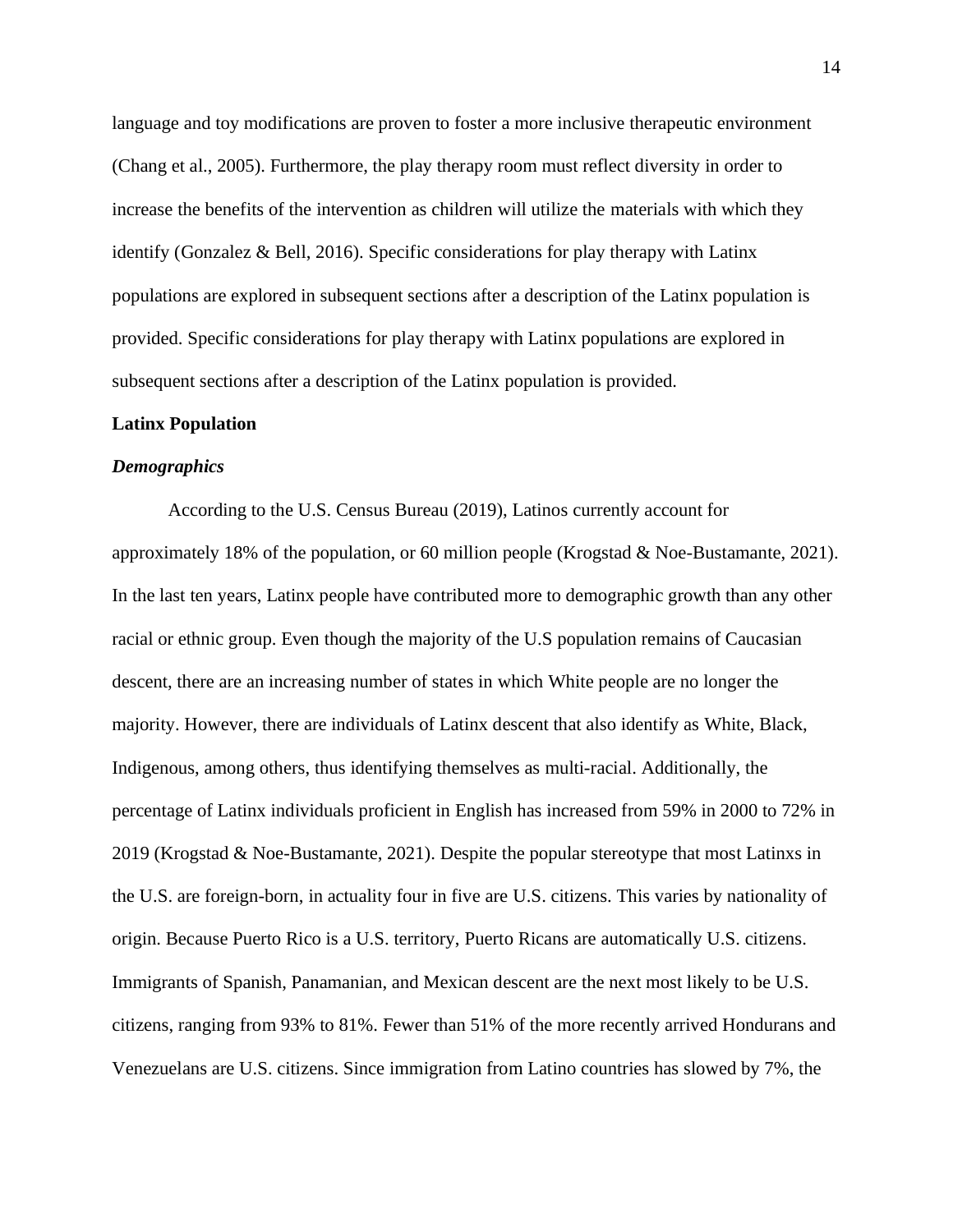percentage born as citizens in the U.S. has correspondently increased (Krogstad  $\&$  Noe-Bustamante, 2021).

# *Culture*

There is not unanimity in whether to use *Hispanic* or *Latino/a* as descriptive labels of identity. According to Hays and Erford (2014), some object to the term *Hispanic* because of its association with Spanish colonization in the new world and the subjugation of indigenous populations from the late  $15<sup>th</sup>$  century to the beginning of the  $20<sup>th</sup>$ . It is also important to note that individuals from countries such as Brazil, Belize or Surinam, who were colonized by other European powers, are not considered *Hispanic* but are *Latino*, as it is a term associated with the geography of Latin America. Thus, the term *Latino/a* is used most often as "it … honors the indigenous heritage of Spanish speaking individuals with Latin American ancestry" (p. 314). In spite of this, some individuals still prefer to refer themselves as *Hispanic*.

In addition, the expression *Latinx* is another term increasingly used. Salinas and Lozano (2017) states that *Latinx* first originated among groups with left-leaning worldviews and the LGBTQ+ community as a way to promote gender inclusivity in language. Hence, when first meeting with a client, it is helpful to ascertain term preferences. *Latinx* is the term that is increasingly employed in academia, and it is therefore the term that is used in this paper.

Differences in identity define Latinxs as much as their similarities. These differences are expressed in food, dialects, rituals, dances and music. Similarities include the Spanish language, collectivist values and affiliation with Catholicism.

**Language.** There are nuances to language differences and similarities among Latinx groups. On the one hand, Spanish is the language of preference by first generation immigrants from Latin America. Though some might also have proficiency in English, the majority only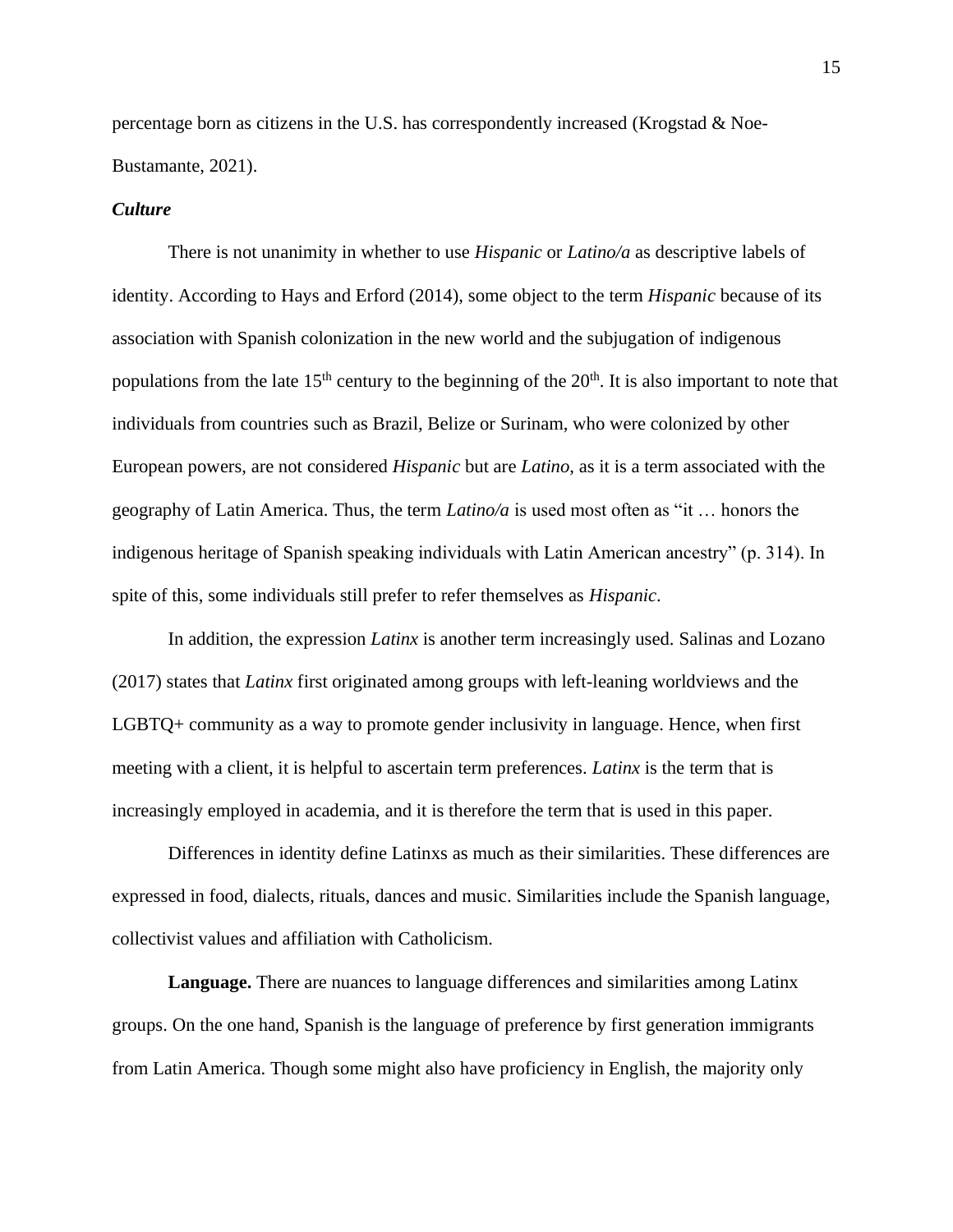master one language. On the other hand, second or third generation Latinx people are less likely to have high Spanish proficiency, and instead the language of preference is English. According to Taylor et al. (2012) "Among the foreign born or first-generation Hispanics, 38% say they can carry on a conversation in English and 37% say they can read a newspaper or book in English 'very well' or 'pretty well' (para. 9). At the same time, there are nuances within the use of the Spanish language. Although Latinx people share an umbrella culture, each individual country is also recognized by its own customs. So, language differences of dialects or slang terms are dominant among groups of various Latin American nationalities.

**Religion.** Catholicism is the primary religious affiliation and influence across most Latinx groups. However, there are other religious minorities. According to Taylor, Martínez, et al. (2012), 62% of Latinxs consider themselves to be Catholic, while 19% are affiliated with Protestantism. Hays and Erford (2014) state that this is because of the Catholic church's financial support during Spanish and Portuguese colonization, and included extensive clergy personnel traveling to the Americas. In contrast, only 14% claim to be unaffiliated with any religion. These religious beliefs influence how other aspects of life are perceived. Though it is believed that religion associations correlate to more conservative social views, in reality, Latinxs are evenly distributed in their political opinions.

**Gender Roles.** These religious traditions, especially Catholicism, have combined with traditional social customs in creating gender role expectations. People who are first-generation Latinx often fall into what it is considered "respective" roles for men and women. First, *machismo* is a term associated with men being perceived as "strong, virile [and] omnipotent [who] take care of [their families] by providing food and shelter" (p. 321). *Marianismo*, on the contrary, describes women as role-models who sacrifice themselves for the benefit of the family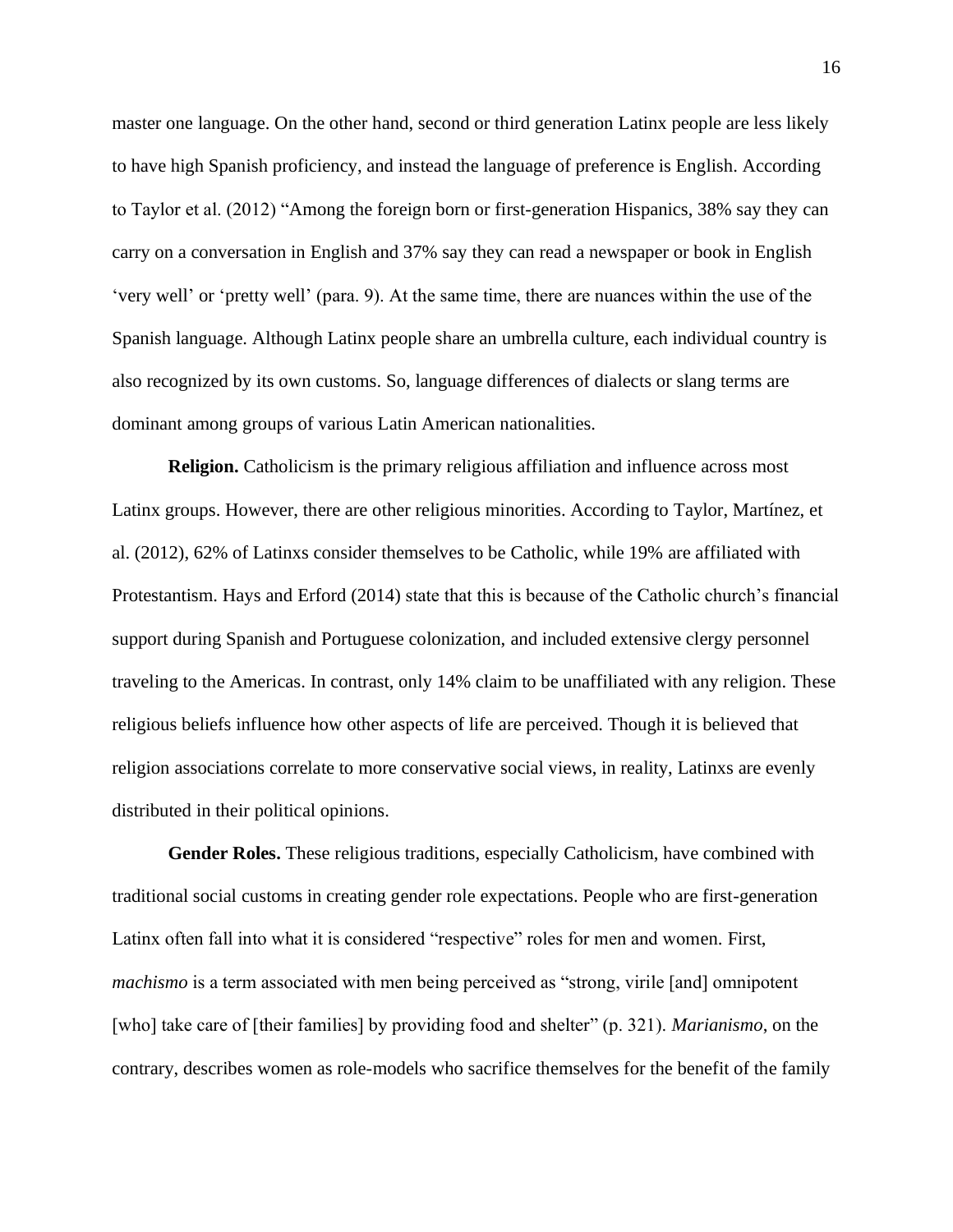(Hays & Erford, 2014). Additionally, Espinosa-Hernández et al. (2020) found that these values also influence Latinx populations' sexual and romantic interactions. The results indicated that in Mexican adolescents, *machismo,* specifically, was associated with significant intentions to engage in sexual behavior since it emphasizes a sense of sexual expertise.

It is also important to note how gender identity plays a role in power dynamics. According to Lorber (1994), "gender constructs … maintains the subordination of women as a group to men as a group across time and culture" (as cited in Shields, 2008, p. 307). Conservative or traditional values whose purpose is to dictate the perception of women within Latinx societies are an example of such marginalization.

**Interpersonal values.** Another important aspect of Latinx culture are the relationships with family and community. *Familismo* is a term that refers to close and extended family members' involvement in the decision-making process as well as the willingness to sacrifice personal needs in order to satisfy the family's goals as a collective (Hays & Erford, 2014). This term is also associated with the automatic respect for elderly family members. Additionally, the concept of *personalismo* is closely related to interpersonal values as it is the "warmth, affection and concerns about others" (p. 323) that Latinx community members demonstrate for acquaintances and strangers alike (Hays & Erford; Ceballos et al., 2020). As a result, along with this, *confianza* is created. This term relates to the trust that blooms as a consequence of genuine rapport building (Hays & Erford). Lastly, *respeto*, which is "a demonstration of unconditional respect and deference towards elders and authority figures" (as cited in Ceballos et al., 2020, p. 215), which reiterates the importance of communal input.

# *Current Issues*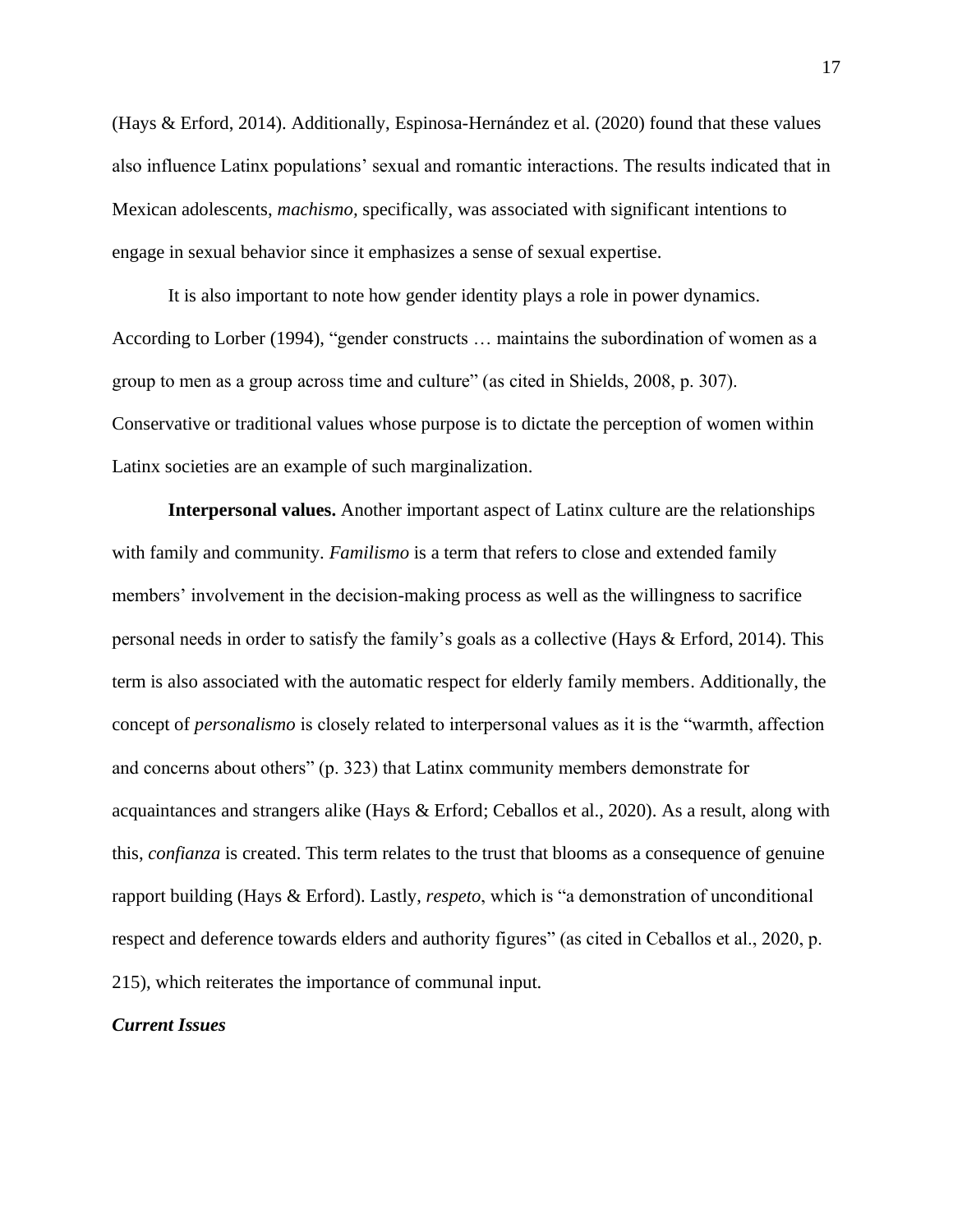From societal external factors such as acculturation and immigration to individual internal issues such as mental health concerns, Latinx individuals continuously deal with challenges put in place by the power structures of the dominant culture in the United States. The following are brief descriptions of the most predominant issues within this population.

**Environmental.** Latinx individuals face significant environmental hurdles in both their country of origin and on U.S. soil. For example, many countries in Latin America are characterized by the lack of democratic governance. People in countries such as Cuba or Venezuela are hostages of authoritative governments which leave their populations to deal as best they can with scarcity of food and other basic goods and services. Hence, there is a continuous influx of immigrants coming from Latin American countries with troubled socioeconomies with the desire to seek a more stable life. In addition to the challenges they have already face in their countries of origin, Latinx immigrants face acculturation issues as well upon arrival in the U.S. According to Alvidrez et al. (1996), "Acculturation refers to the psychosocial changes an individual or group experiences when interacting with another culture" (as cited in Kouyoumdjian et al., 2006, p. 396). As immigrant Latinx people try to remain close to their cultural roots, they also continuously try to blend in with the dominant culture. In addition to cultural assimilation, immigration status is a topic of concern as well. While those who are financially advantaged may have the resources to acquire proper documentation, many others do not. The high cost of immigration legal hurdles push individuals of scarce resources to face criminal consequences by migrating without documentation.

**Educational.** Historically, Latinx individuals have received a lower quality of education in comparison to other peers from different ethnic groups (Moreno & Gaytán, 2013). According to Hays and Erford (2014), first-generation Latinx, who immigrate to the U.S. in pursuit of better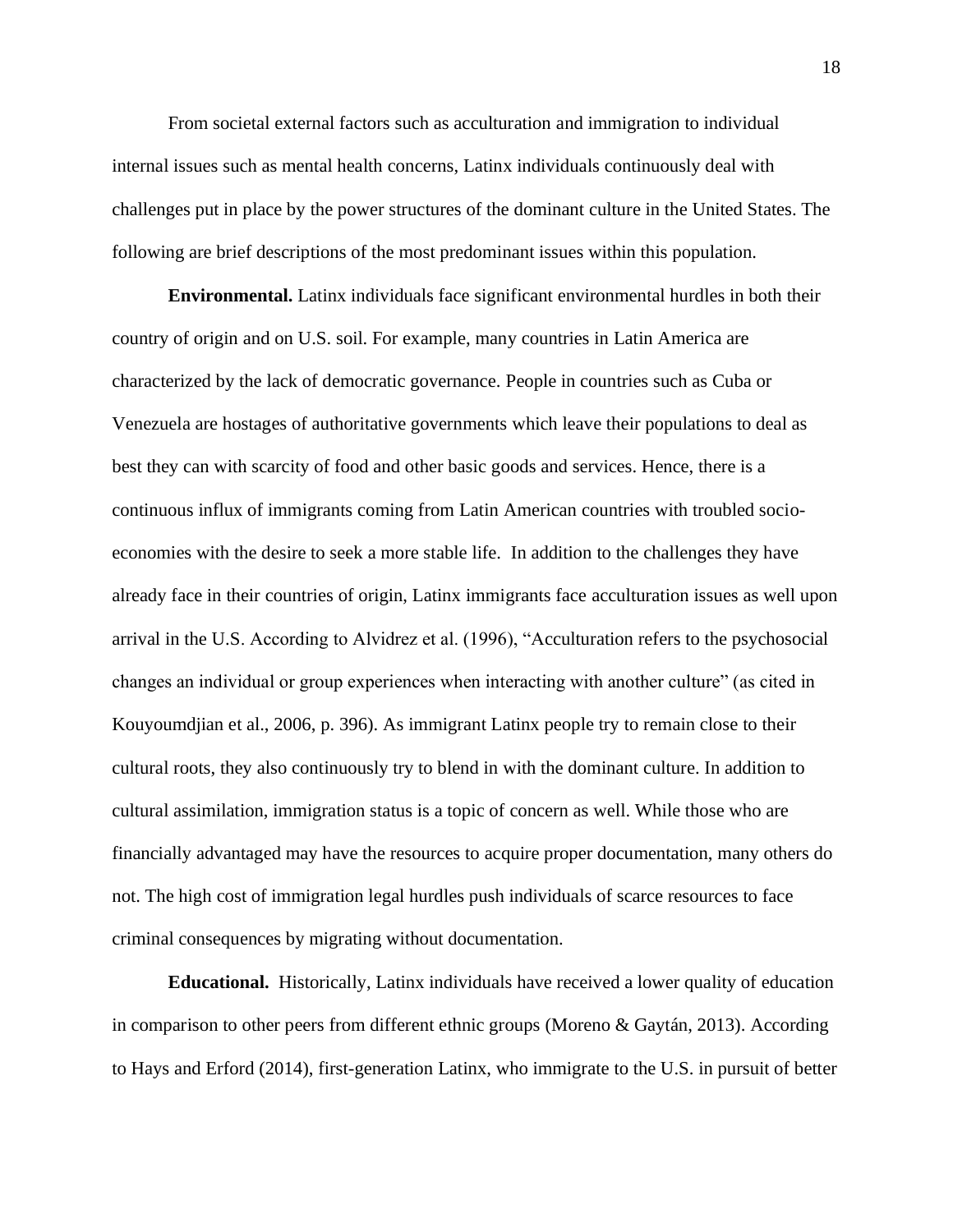opportunities prioritize educational achievement for their children when embarking on such journeys. However, access to education is not as easy or helpful for this population. There are several concerns about the efficacy of the educational experiences of Latinx students, such as language barriers, the relationship between school and home, and social issues (Moreno  $\&$ Gaytán, 2013). For instance, Latinx parents who do not master the English language might have difficulty navigating the educational system in the U.S., leading to "less participation in extracurricular activities, tutoring programs, and free- and reduced-fee lunch programs" (Hays & Erford, 2014, p. 327). As a result, the effects of such barriers surface as misidentified special educational needs, excessive disciplinary action, and higher drop-out rates (Moreno & Gaytán, 2013).

**Psychological.** There is stigma about mental health within the Latinx culture. Thus, the acknowledgement of the need for mental health support can be challenging, and sometimes nonexistent. Chang and Biegel (2017) found that 18.3% of Latinx individuals who were 18 years-old or older reported experiencing a mental health disorder in 2010, though this number diminished to 7.9% by 2012. However, Kouyoumdjian et al. (2006) explain that the heterogeneity of the Latinx population represents a significant challenge when determining the prevalence of psychopathology as well as the utilization of mental health services. For example, there are mixed results when studying the predominance of mental health diagnosis between groups of Latinx descent and non-Latinx Whites. As such, socioeconomic factors pose a significant concern as they are associated with "higher rates of depression, more hostility and greater exposure to stress" (as cited in Kouyoumdjian et al., 2006, p. 396). The authors also found that acculturative stress represents a risk in developing psychological issues such as anxiety and depression.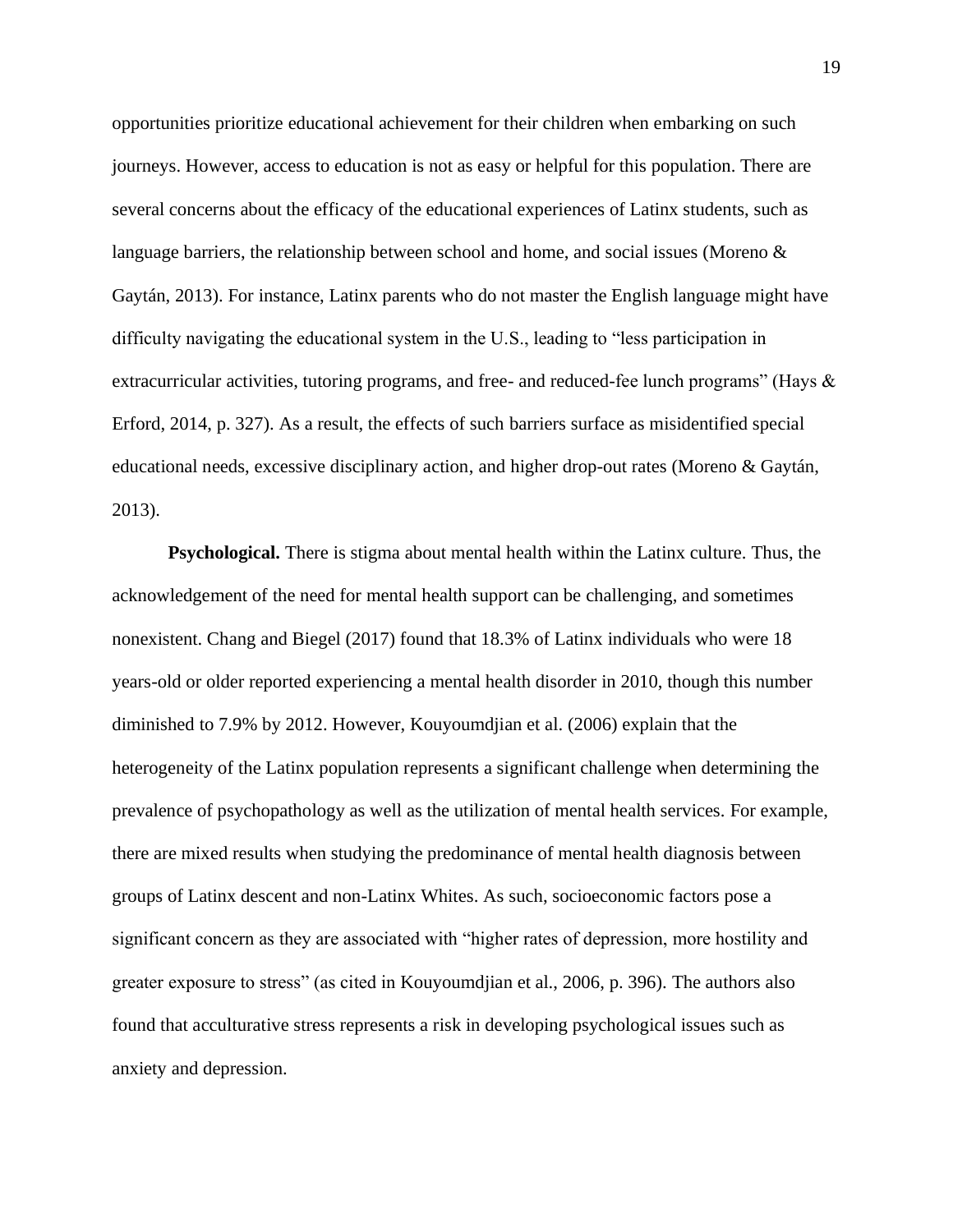Nevertheless, studies found that Latinx people are often reluctant to seek mental health services. Kataoka et al. (2002) specifically found that "[Latinx] children were found to have significantly less utilization of mental health services as compared to White children" (as cited in Lopez et al., 2008, p. 140). Furthermore, the authors found that some of the barriers included financial stability, the content or effectiveness of such services, and languages restraints. Thus, the need for mental health services that specifically support the identified needs of Latinx children is evident. Play therapy may provide a modality that serves this population in culturally appropriate ways.

# **Play Therapy with Latinx Children**

It is important to note that there is limited research on counseling considerations and techniques about working with children of Latinx descent. In September 2021, while research was being done for this paper, a preliminary search was made through the database *ERIC (EBSCO)* on pre-existing research available on play therapy with Latinx children. An advance search method was used in order to identify additional terms. The ethnic identifiers used were "latino or hispanic or latina or latinos or latinas or latinx." The terms used for the counseling method were "play therapy or therapeutic play." The age range was narrowed down by solely using the terms "children or youth or child." The term "adolescent" was purposefully left out.

The use of these terms yielded seven results, of which only three were directly related to the application of play therapy with Latinx children specifically. As a result, other databases such as *APA PsychArticles* and *APA PsycInfo* were searched as well, using the same aforementioned terms. Though the latter search yielded more than 100 results, the majority of them had already been found from the initial search except for two new doctoral dissertations.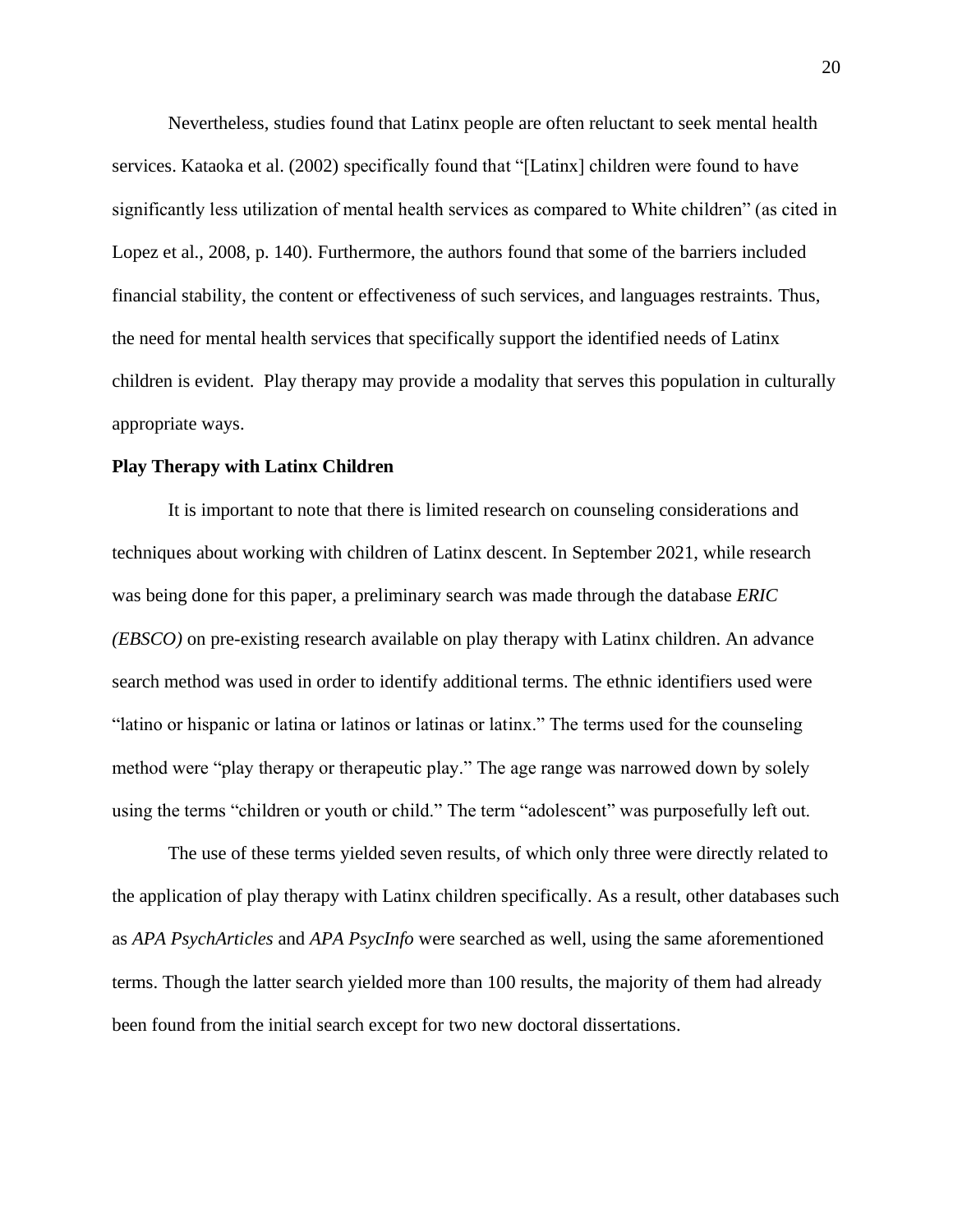Additional searches for physical texts were made in local libraries. Winona Public Library did not have any texts or electronic materials on the subject of play therapy. On the other hand, Winona State University's Darrell W. Krueger Library had a variety of books on play therapy in general, but only one about psychotherapeutic interventions with ethnic minority children and adolescents, which included a chapter specifically on cultural consideration in play therapy with Latinx children.

The following is a compilation of effective and appropriate techniques based on this literature search, with its respective outcomes. Thus, these methods are recommended when working with Latinx children in a play therapy setting.

# *Techniques and Outcomes*

**Child-Centered Play Therapy.** A study by Gonzalez and Bell (2016) highlighted the dynamics between CCPT and Latinx culture in children who experience trauma and grief by providing a case study as an example of how a counselor might pursue play therapy with Latinx children. The authors state that though CCPT has yet to be empirically tested, its tenets, such as the universality of play, prove to be a sustainable treatment for trauma. Specifically, when working with Latinx children, the authors suggest including "artwork and magazines from diverse artists and authors" (p. 150). Moreover, counselors should be mindful of the toys and materials available for Latinx children. Kranz et al. (2005) strongly recommend the use of "…Spanish and English words on posters, games, and other materials…" (p. 95). Otherwise, the therapeutic process in play therapy may be hindered if there are not any objects with which the child is able to identify (Gonzalez & Bell). Gonzalez and Bell utilized a case study in which an example was presented of how a counselor decided to approach a play therapy session with a Latinx child who was experiencing grief and trauma because of her father's death. In addition to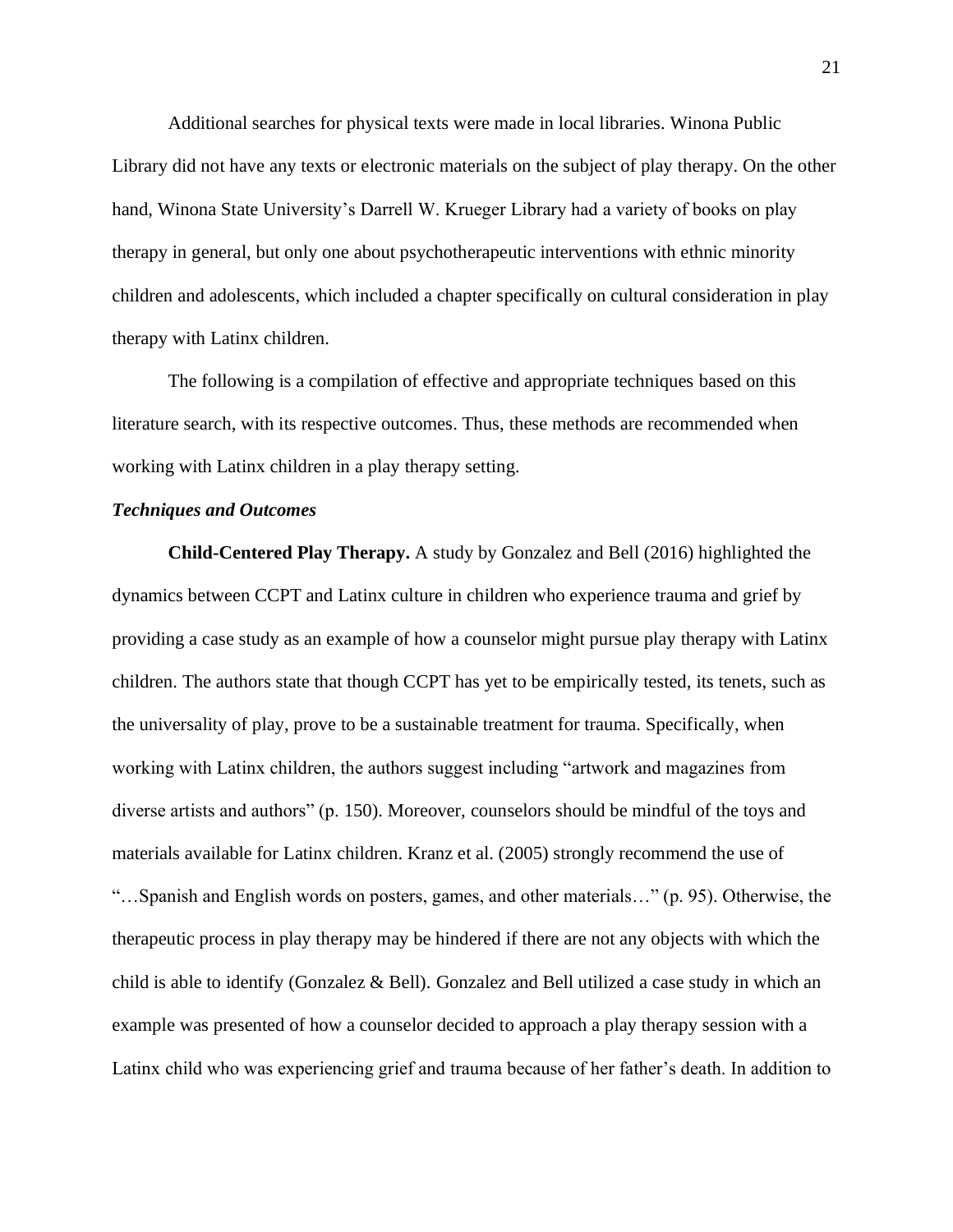providing a warm and nonjudgmental space for the client to process her grief, the counselor was nondirective and empathetic, while acknowledging and respecting the client's claim of seeing her dad as a ghost, which is a cultural belief among some Latinx people (Gonzalez & Bell).

A study by Holliman et al. (2021), already briefly mentioned, looked at the efficacy of play therapy, particularly CCPT, within an academic context for a period of 10 years. The subjects were 179 elementary students from Southwestern United States. Approximately 35% (n= 63) were children of Latinx descent. Their academic performance was measured through the Early Achievement Composite (EAC), "which is a general measure of the child's academic achievement" (Holliman et al., 2021, p. 6). The authors found that Latinx participants showed an improvement in their academic performance as their scores went from below average to average.

In addition to what was already mentioned in the study by Garza and Bratton (2005), these researchers were interested in finding the efficacy of school-based CCPT with Latinx children. The subjects were comprised of approximately 35% Latinx children ages five through eleven years-old who were "at risk" per their results in the Behavior Assessment Scale for Children (BASC). In the CCPT treatment group, 15 children received 30-minute sessions for once a week for 14 weeks. The results showed "…the CCPT intervention had a large treatment effect on children's externalizing problem behaviors…" (p. 63) and "…moderate improvements in internalizing behaviors" (p. 65).

Martinez and Valdez (1992) found a study by Trostle (1988) in which the author "examined the effects of child-centered group play sessions on the social-emotional growth of three- to six-year-old bilingual Puerto Rican children" (as cited in pp. 88-89). The results indicated that the approach was beneficial in that the children who were receiving treatment were successful in imaginary play and self-discipline. Overall, Trostle concluded that this particular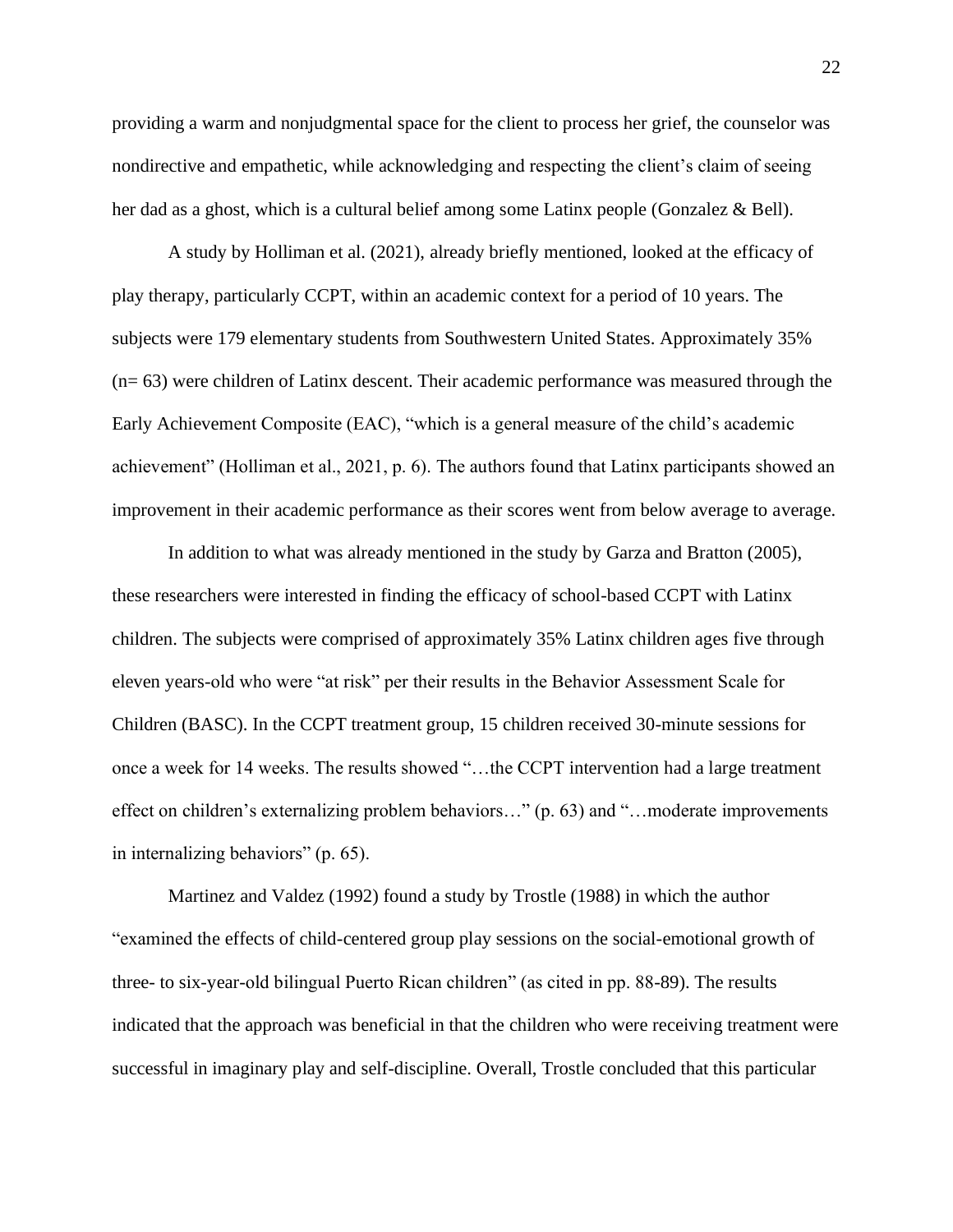counseling method facilitated "…children's social representational, and adaptive skills in group settings" (p. 89). Additionally, Martinez and Valdez (1992) further state that the transactional contextual model of play therapy is a beneficial counseling paradigm when working with Latinx children as it encourages counselors to look at their clients through their environmental context, or, in other words the societal hurdles that the Latinx population face on a daily basis. The transactional contextual model of play therapy strives to incorporate the empowerment of Latinx children through special consideration of their particular, often challenging, circumstances; in part, through the focused utilization of their native language when deemed appropriate.

**Cuento Therapy.** Costantino et al. (1986) studied the effectiveness of *cuento* therapy. This approach translates in English as "folktale" or "fairytale" and is a form of therapy consisting of narrating tales with meaningful messages (e.g., a story of right versus wrong) in which children are able to identify themselves with the story and characters. The authors state that this modality was extracted from Puerto Rican folktales. There are cross-cultural and childbearing studies which prove that development of personality is instinctively promoted by *cuentos.* The subjects were 884 Puerto Rican children living in Brooklyn, New York ranging from kindergarten through third grade that presented maladaptive behaviors in home and school. The *cuentos* chosen were a representation of Puerto Rican values but rewritten to fit American social modalities. The results showed that the subjects' symptoms of anxiety were diminished in comparison to the control group after 20 weeks of *cuento* therapy.

#### *Language Considerations*

As stated above, language usage within the Latinx population is strongly correlated to generational status, with first-generation immigrants having a preference for Spanish, and later generations preferring English. The children of first-generation Latinx immigrants will tend to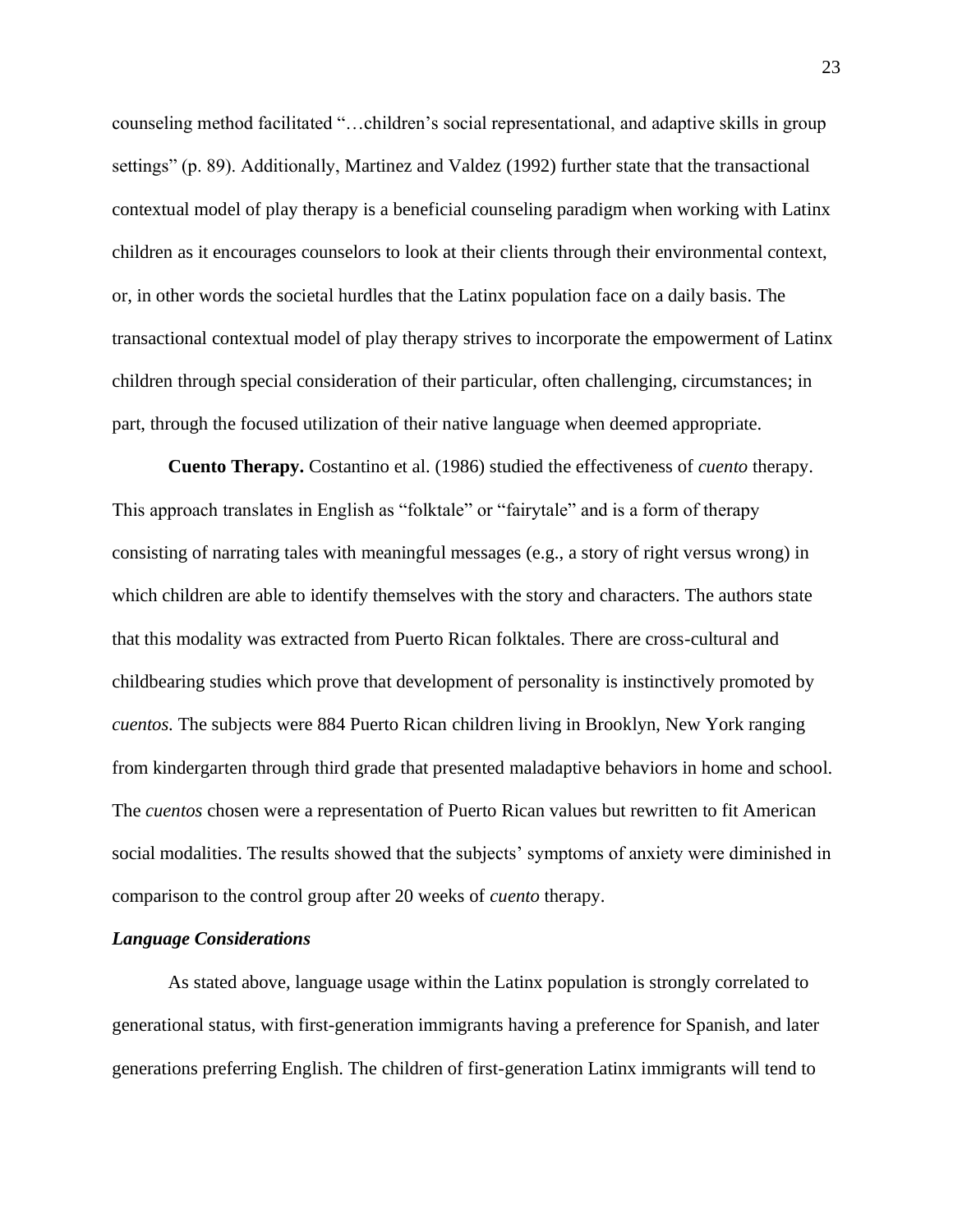learn Spanish at home while simultaneously learning English from school and other media within society.

Martinez and Valdez (1992) explain that it is imperative to include Spanish language in some capacity during sessions as it will allow the children to express themselves more freely while being true to their cultural identity. Additionally, Ceballos et al. (2020) state that it is important to accurately translate so that the cultural meaning is not lost in communication. This is best achieved by having a trained bilingual counselor available rather than relying upon an external interpreter. Additionally, the authors mention that *language mixing*, which is the use of both English and Spanish, "…provides important cues about words that might be important for people" (p. 217). *Language switching*, on the other hand, is an action that counselors working with bilingual children should be aware of because the moment when a child switches from one language to another may be particularly important as it may indicate the child is "...distancing from emotional experiences and seeing them from a more cognitive perspective but also as a way to repress painful experiences" (as cited in Ceballos et al. p. 217).

# **Case Study**

The following is a fictional case study illustrating about how a counselor might incorporate CCPT, as discussed above, with a Latinx child who is experiencing emotional distress as a result of abrupt immigration and separation from her extended family in her country of origin, Venezuela.

Luisa is a 10-year-old girl from Venezuela. She and her family immigrated to the United States about three years ago following the steady socio-economic collapse of the country. Luisa has been exhibiting depression and anxiety symptoms at school and home, such as crying spells, lack of motivation to participate in activities, worrying about many things, and difficulty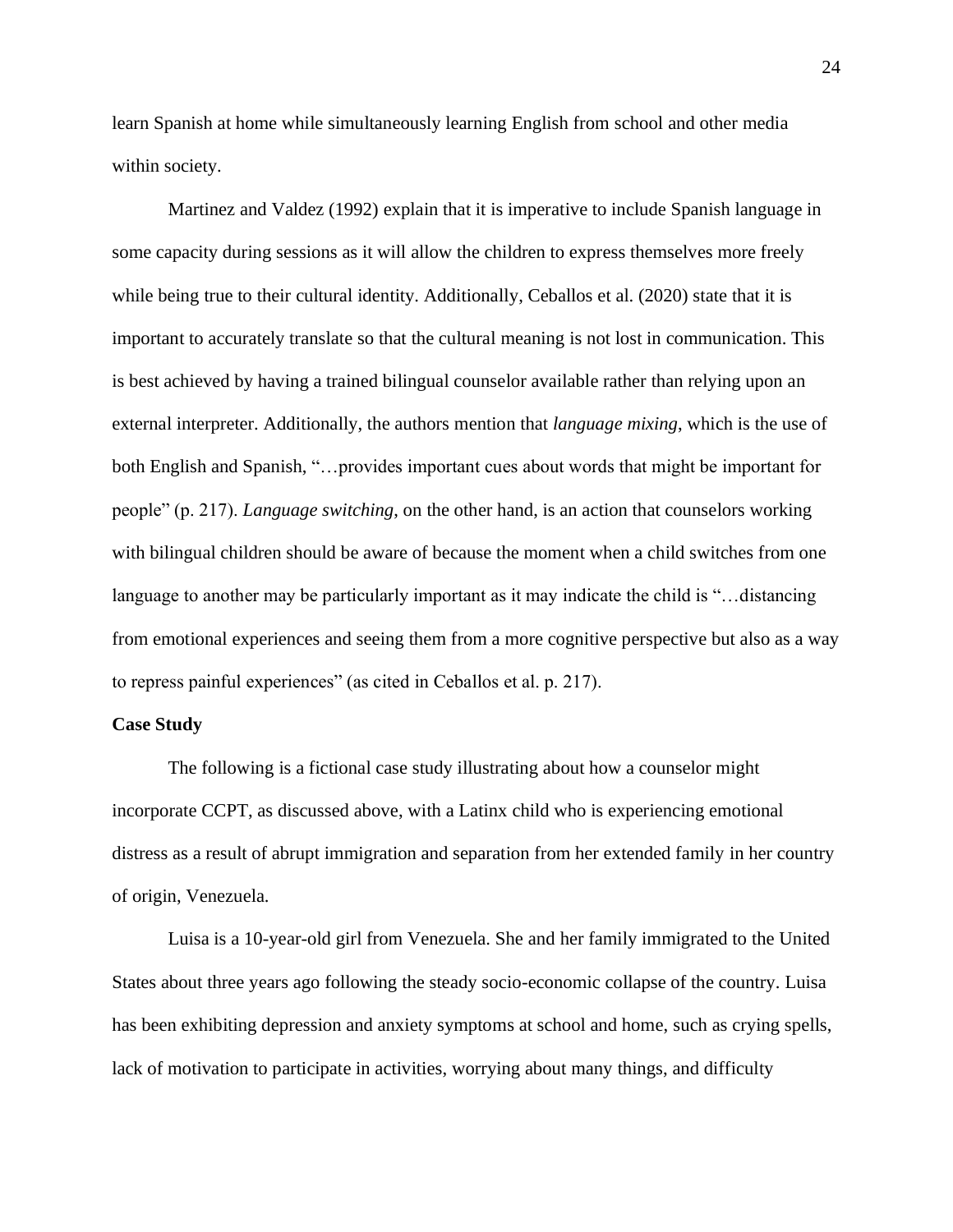sleeping at night. Though young, Luisa has vivid memories of her life back in her home country. Her parents report that Luisa becomes very emotionally distressed every time her parents communicate with their extended family who still live in Venezuela. She prefers to stay isolated from parents and peers at school. Though Luisa is a fast-learner, she still has had difficulty mastering the English language. She is often left out by peers during play time.

Luisa's parents decided to seek support services to help Luisa integrate better in school. Janet is a licensed play therapist with vast experience in CCPT who is knowledgeable about Luisa's culture and is proficient in the Spanish language. Janet has kept appraised of the circumstances regarding the country of Venezuela, and the difficulties citizens face there on a daily basis. She understands the significance that Luisa's extended family holds in her life and how detrimental it must have been for Luisa to part from them. Janet's play room is filled with dolls of different skin tones and dressed in various traditional clothing/costumes. Additionally, she has posters, magazines, and books available in both Spanish and English.

Initially, Luisa is distant and reluctant about seeing Janet on a weekly basis. She handles the toys in the room hesitantly and barely talks. Janet tries to speak both in English and Spanish to make Luisa feel more comfortable. As the weeks go by, Luisa warms up to Janet. She now is visibly happy to be in the room playing with toys and materials that make her feel at home. In one session, Luisa recalled and shared with Janet a pleasant memory that she had with her family before leaving her home country. She started crying and said, "Why did we have to leave home? I was so happy there." Janet stated, "You are sad that you are not around your family anymore and you miss them." They played out Luisa's experiences with the materials in the play therapy room. In this process, Janet was able to reflect on Luisa's experiences, and helped her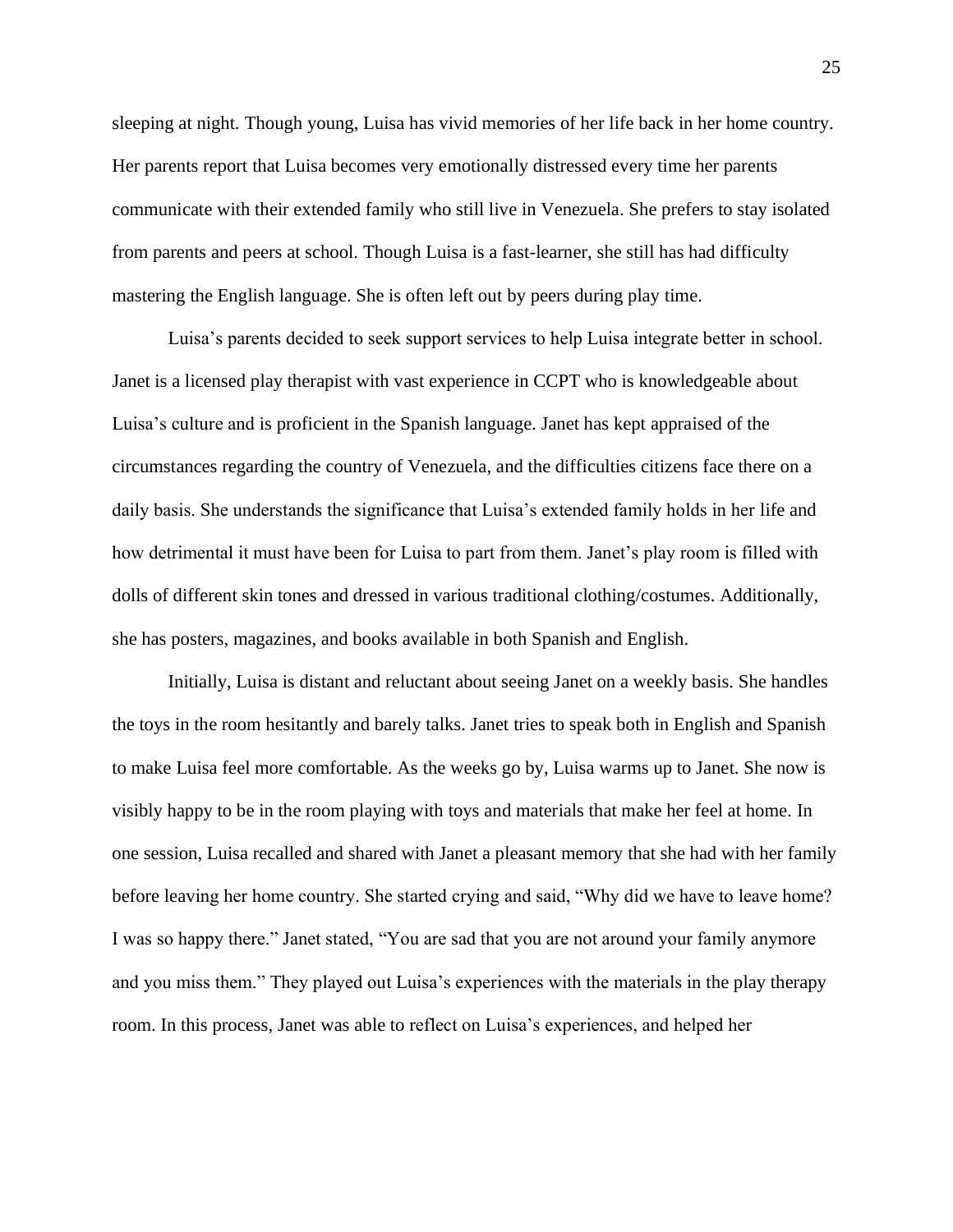communicate her feelings and experiences. This communication brought comfort to Luisa as the rapport was strengthened.

Janet was also on the lookout for language mixing and switching dynamics as she listened to Luisa. She noticed that Luisa was reluctant to speak in Spanish in the initial sessions, but at the same time Luisa was not talkative in general. Janet understood that Luisa was not totally comfortable speaking English, yet she did not feel comfortable enough to speak Spanish either. Again, as the sessions progressed, Luisa began to switch between languages when talking about her extended family. Janet was able to pick up on this trend and responded accordingly, integrating both English and Spanish words when reflecting to Luisa. As Luisa became more comfortable, she began to mix English and Spanish words in general conversations. Janet became cognizant of a language pattern, thus pinpointing the words that had cultural significance for Luisa. Gradually, Janet began to hear from Luisa's mother about her increasingly happy demeanor, improvement of symptoms at home, increased comfort in using Spanish and English in various contexts, and greater participation in school, and in social situations with friends.

#### **Counselor Considerations and Advocacy**

According to the American Counseling Association (2014), "multicultural counseling competency is required across all counseling specialties, counselors gain knowledge, personal awareness, sensitivity, dispositions, and skills pertinent to being a culturally competent counselor in working with a diverse client population" (p. 8). Thus, counselors who would like to work with Latinx populations need to become knowledgeable of their individuals' often challenging experiences and culture. Counselors need to develop a sensitivity to ways in which they themselves can improve professionally when it comes to being aware of and sometimes realizing they may hold institutional biases that can inadvertently cause harm to clients. This requires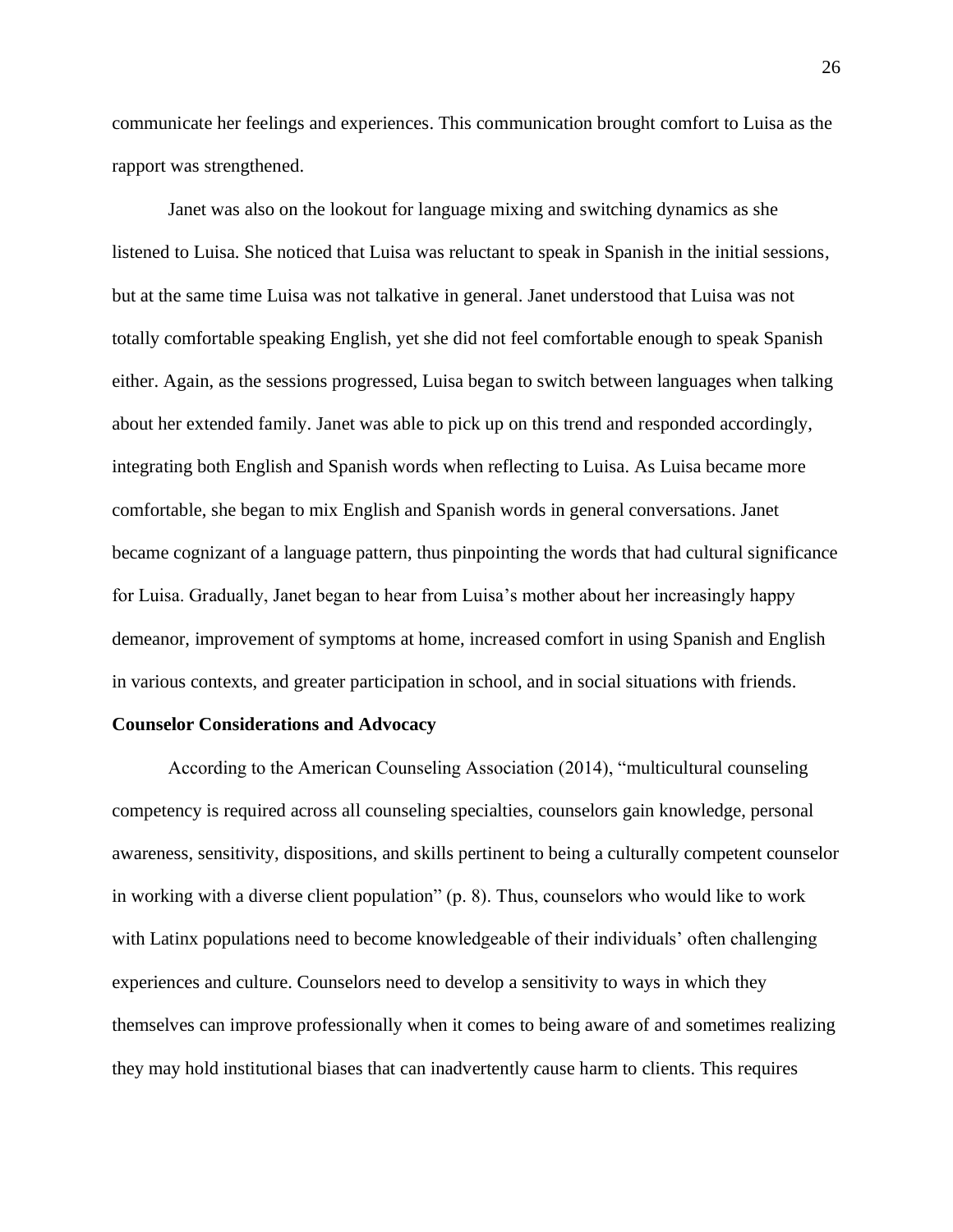courage and a willingness to be vulnerable. Furthermore, counselors should constantly strive to challenge the systems that continue to oppress Latinx individuals and to be a voice for them not just in the counseling setting but also in the larger community.

# **Future Research**

As previously stated, the research on play therapy in regards to diverse populations is significantly limited. Though it is crucial to note the potential limitations regarding the accessibility of the research available; which was contingent on the existing material in databases or local libraries, these searches did not yield extensive results. Additionally, some of the studies that were reviewed for this paper did not exclusively have Latinx children as their subjects. As the Latinx population continues to grow within the U.S., it is important to determine the effectiveness of not only counseling approaches in general, but also play therapy when it comes to the most vulnerable, our children. Furthermore, considering their heterogeneity, it is recommended that in future research, U.S.-born and foreign-born Latinx groups are examined separately in order to determine specific differences. The efficacy with Latinx children of other play therapy approaches, such as psychoanalytic or cognitive-behavioral play therapies, need to be researched and consequently published in professional journals for the benefit of this population.

# **Conclusion**

The need for play therapy with Latinx children is only going to increase, in part because of the increasingly desperate conditions in their countries of origin. These challenges will only grow in the years to come as the Latinx population in the United States increases. The need for qualified therapists fluent in Spanish and familiar with the various Latinx cultural differences, will require a sensitive and determined integration of established play therapy theories and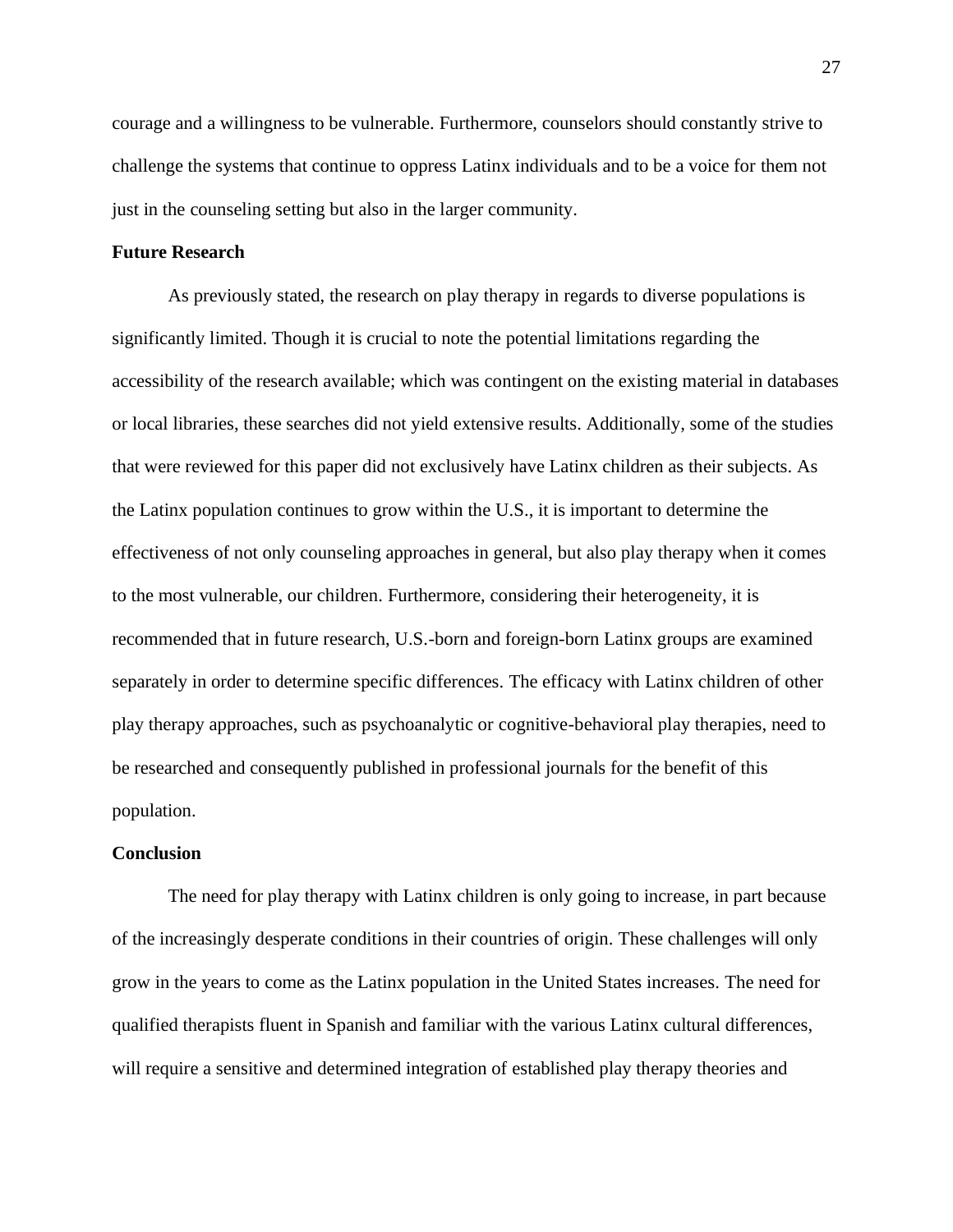practices of Latinx or non-Latinx authors and therapists with the emerging and sometimes unique needs of Latinx children and the developing body of professional literature reflecting this challenge.

Therefore, the play therapist of the future wanting to work with Latinx children will need to not only be trained in basic play therapy practices and established professional expectations, this therapists will also need to be sensitive to and informed about the linguistic, economic, social, religious, cultural, environmental, historical, gender and the host of other challenges creating stress and pain in various Latinx communities and whose children will be in need of the healing and hope of play therapy.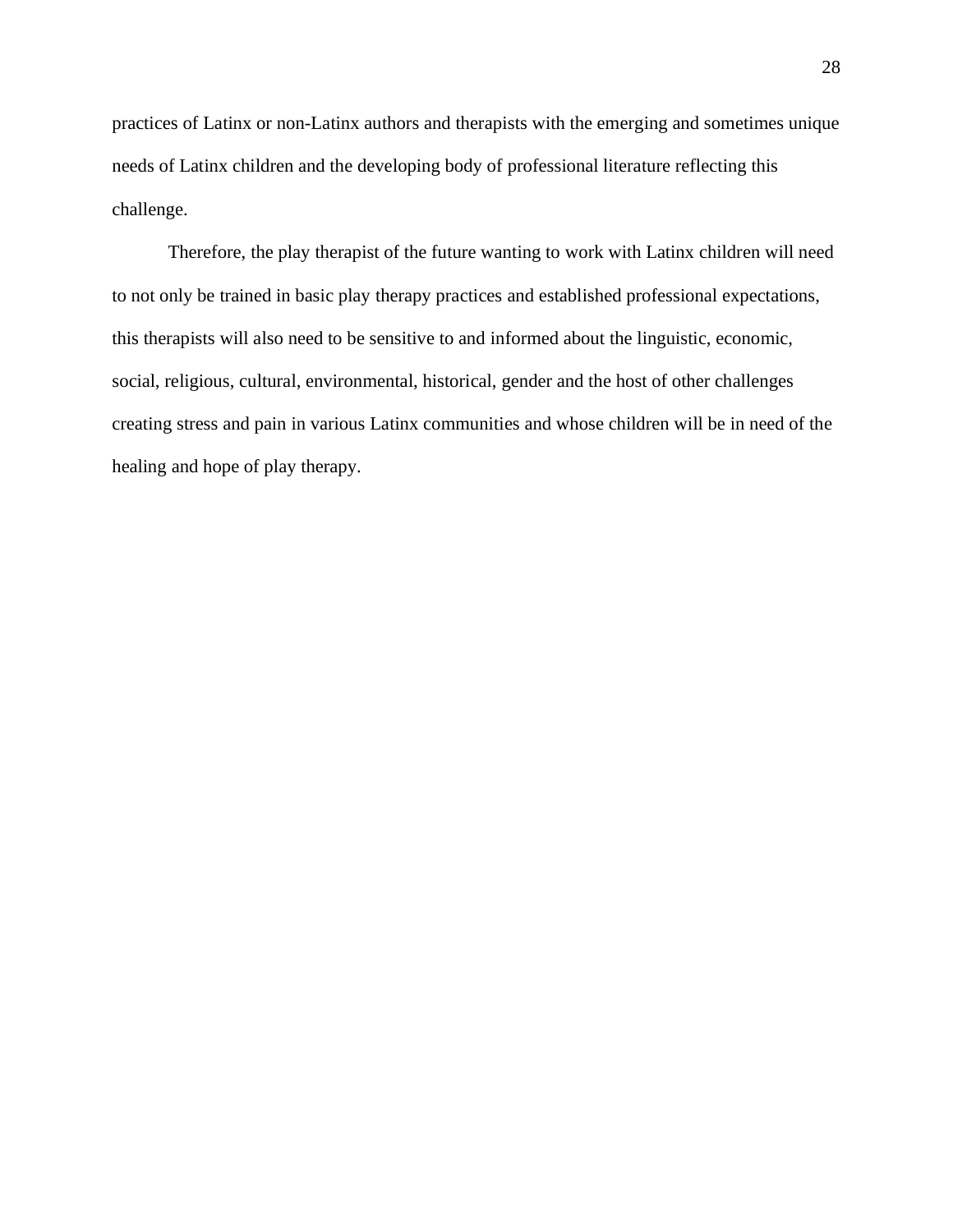# **References**

American Counseling Association (ACA). (2014). *ACA Code of Ethics*. Alexandria, VA

Association for Play Therapy. (2019). *[Definition of Play Therapy - Home Page]*. A4pt.org. https://www.a4pt.org/

Association for Play Therapy. (2020). Play therapy best practices clinical, professional & ethical issues. In *a4pt.org*. https://cdn.ymaws.com/www.a4pt.org/resource/resmgr/publications/apt\_best\_practices\_- \_june\_20.pdf

- Ceballos, P. L., Bárcenas Jaimez, G., & Bratton, S. C. (2020). Considerations for play therapy research with Latino populations. *International Journal of Play Therapy*, *29*(4). https://doi.org/10.1037/pla0000122
- Chang, C.-W., & Biegel, D. E. (2017). Factors affecting mental health service utilization among Latino Americans with mental health issues. *Journal of Mental Health*, *27*(6), 552–559. https://doi.org/10.1080/09638237.2017.1385742
- Chang, C. Y., Ritter, K. B., & Hays, D. G. (2005). Multicultural trends and toys in play therapy. *International Journal of Play Therapy*, *14*(2), 69–85. https://doi.org/10.1037/h0088903
- Costantino, G., Malgady, R. G., & Rogler, L. H. (1986). Cuento therapy: A culturally sensitive modality for Puerto Rican children. *Journal of Consulting and Clinical Psychology*, *54*(5), 639–645. https://doi.org/10.1037/0022-006x.54.5.639

Espinosa-Hernández, G., Velazquez, E., McPherson, J. L., Fountain, C., Garcia-Carpenter, R., & Lombardi, K. (2020). The role of Latino masculine values in Mexican adolescent sexuality. *Cultural Diversity and Ethnic Minority Psychology*, *26*(4). https://doi.org/10.1037/cdp0000328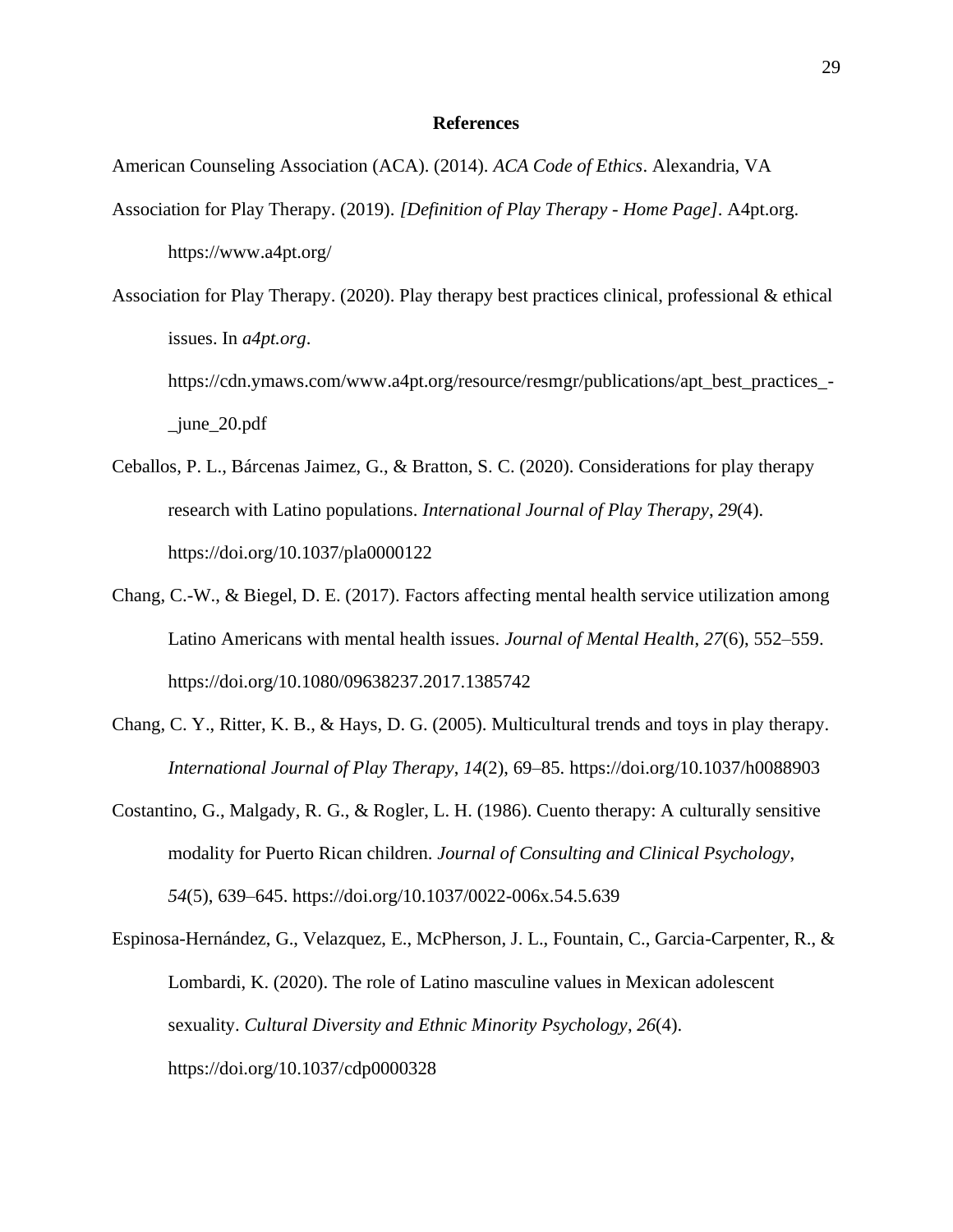- Fernandez, K. T. G., & Sugay, C. O. (2016). Psychodynamic play therapy: A case of selective mutism. *International Journal of Play Therapy*, *25*(4), 203–209. https://doiorg.wsuproxy.mnpals.net/10.1037/pla0000034
- Garza, Y., & Bratton, S. C. (2005). School-Based child-centered play therapy with Hispanic children: Outcomes and cultural consideration. *International Journal of Play Therapy*, *14*(1), 51–80. https://doi.org/10.1037/h0088896
- Gonzalez, C. L., & Bell, H. (2016). Child-centered play therapy for Hispanic children with traumatic grief: Cultural implications for treatment outcomes. *International Journal of Play Therapy*, *25*(3), 146–153. https://doi.org/10.1037/pla0000023
- Hays, D. G., & Erford, B. T. (2014). *Developing multicultural counseling competence: A systems approach* (2nd ed.). Pearson.
- Holliman, R., Blanco, P., & Kowalis, C. (2021). Play therapy and academic achievement: a secondary analysis. Advance online publication. *International Journal of Play Therapy*. https://doi.org/10.1037/pla0000160
- Jones, N., Marks, R., Martinez, R., & Rios-Vargas, M. (2021, August 12). *Improved race and ethnicity measures reveal U.S. population is much more multiracial*. Census.gov; The United States Census Bureau. https://www.census.gov/library/stories/2021/08/improvedrace-ethnicity-measures-reveal-united-states-population-much-more-multiracial.html

Kottman, T. (2001). *Play therapy: Basics and beyond*. American Counseling Association.

Kottman, T., & Ashby, J. (2019). Adlerian play therapy. *International Journal of Play Therapy*, *14*(3), 12–13.

https://cdn.ymaws.com/www.a4pt.org/resource/resmgr/publications/pt\_theories/Adlerian \_Sept2019\_FINAL.pdf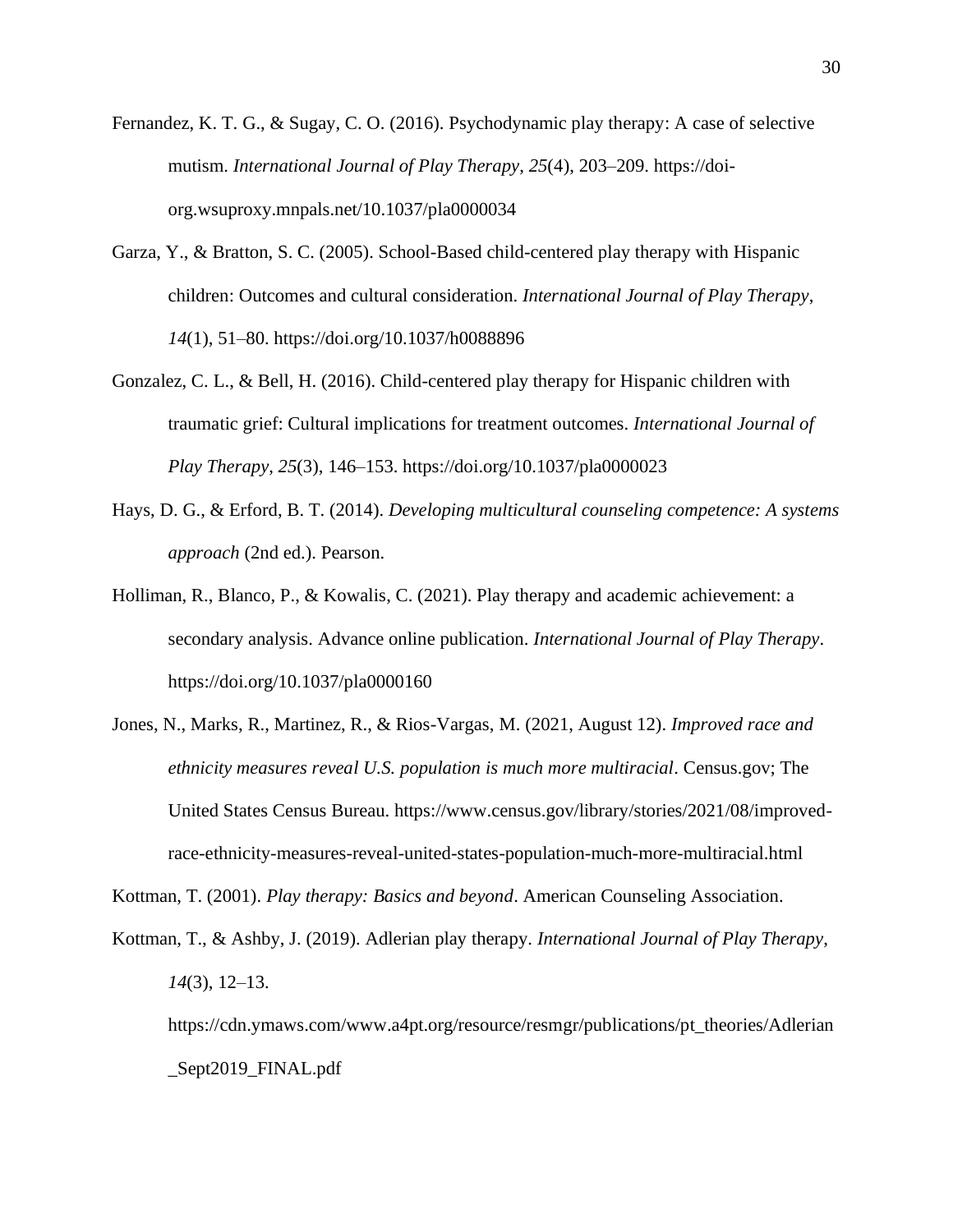- Kouyoumdjian, H., Zamboanga, B. L., & Hansen, D. J. (2006). Barriers to community mental health services for Latinos: Treatment considerations. *Clinical Psychology: Science and Practice*, *10*(4), 394–422. https://doi.org/10.1093/clipsy.bpg041
- Kranz, P. L., Ramirez, S. Z., Flores-Torres, L., Steele, R., & Lund, N. L. (2005). Physical Settings, Materials, and Related Spanish Terminology Recommended for Play Therapy with First-Generation Mexican-American Children. *Education*, *126*(1), 93–99.

Krogstad, J. M., & Noe-Bustamante, L. (2021, September 9). *Key facts about U.S. Latinos for National Hispanic Heritage month*. Pew Research Center. https://www.pewresearch.org/fact-tank/2021/09/09/key-facts-about-u-s-latinos-fornational-hispanic-heritage-month/

- Leblanc, M., & Ritchie, M. (2001). A meta-analysis of play therapy outcomes. *Counselling Psychology Quarterly*, *14*(2), 149–163. https://doi.org/10.1080/09515070110059142
- Lopez, C., Bergren, M. D., & Painter, S. G. (2008). Latino disparities in child mental health services. *Journal of Child and Adolescent Psychiatric Nursing*, *21*(3), 137–145. https://doi.org/10.1111/j.1744-6171.2008.00146.x
- Martinez, K. J., & Valdez, D. M. (1992). Cultural considerations in play therapy with Hispanic children. In L. A. Vargas & J. D. Koss-Chioino (Eds.), *Working with culture: Psychotherapeutic Interventions with Ethnic Minority Children and Adolescents*. Jossey-Bass Publishers.
- Moreno, G., & Gaytán, F. X. (2013). Focus on Latino learners: Developing a foundational understanding of Latino cultures to cultivate student success. *Preventing School Failure: Alternative Education for Children and Youth*, *57*(1), 7–16. https://doi.org/10.1080/1045988x.2013.731271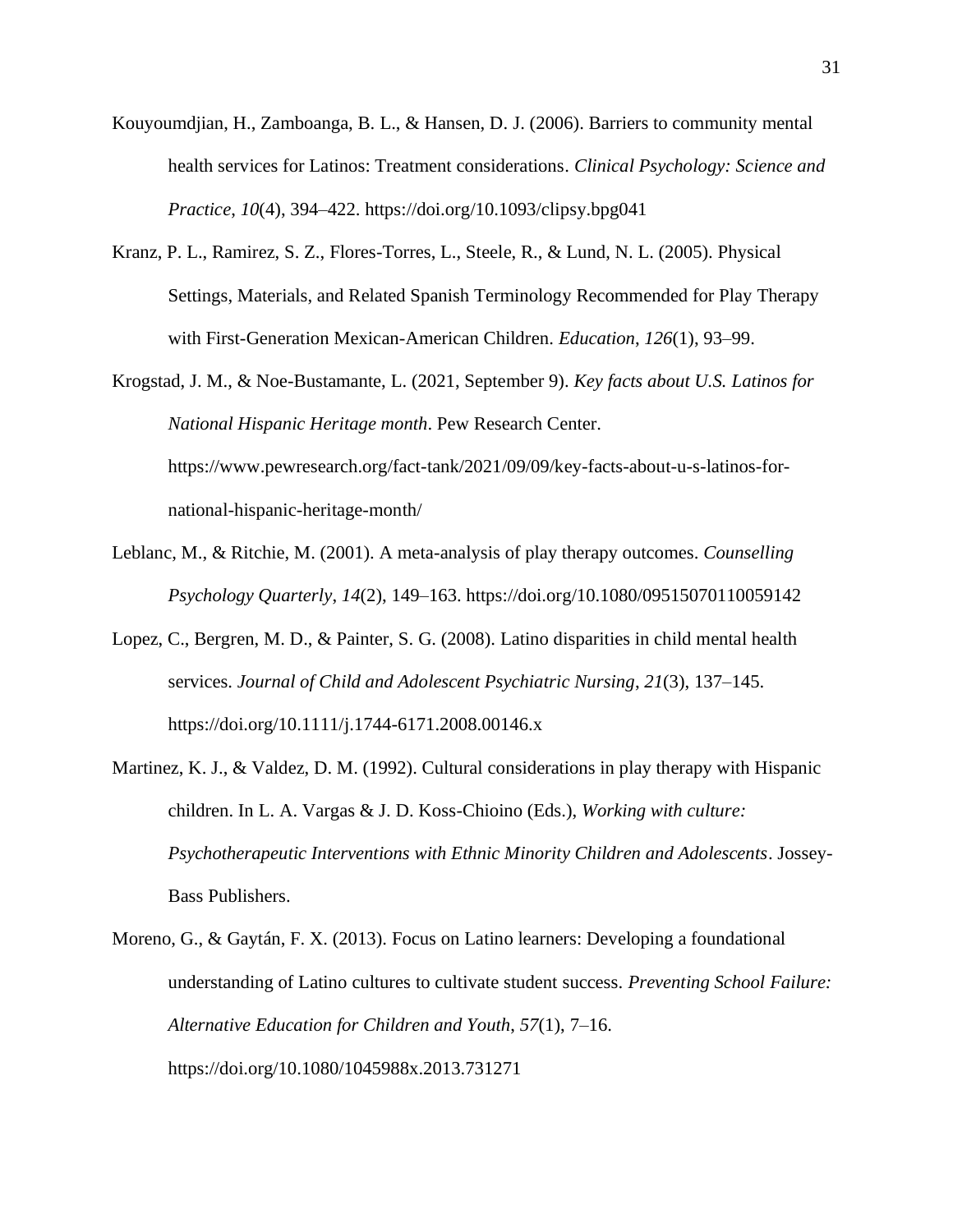Obiweluozo, P. E., Ede, M. O., Onwurah, C. N., Uzodinma, U. E., Dike, I. C., & Ejiofor, J. N. (2021). Impact of cognitive behavioural play therapy on social anxiety among school children with stuttering deficit. *Medicine*, *100*(19), 1–11. https://doi.org/10.1097/md.0000000000024350

Pehrsson, D.-E., & Aguilera, M. (2007). *Professional Counseling Digest ACAPCD-12 2007 Play Therapy: Overview and Implications for Counselors*. https://www.counseling.org/resources/library/ACA%20Digests/ACAPCD-12.pdf

Plastow, M. (2011). Hermine Hug-Hellmuth, the first child psychoanalyst: legacy and dilemmas. *Australasian Psychiatry*, *19*(3), 206–210. https://doi.org/10.3109/10398562.2010.526213

- Salinas, C., & Lozano, A. (2017). Mapping and recontextualizing the evolution of the term Latinx: An environmental scanning in higher education. *Journal of Latinos and Education*, *18*(4), 302–315. https://doi.org/10.1080/15348431.2017.1390464
- Shields, S. A. (2008). Gender: An intersectionality perspective. *Sex Roles*, *59*(5-6), 301–311. https://doi.org/10.1007/s11199-008-9501-8
- Taylor, P., Hugo Lopez, M., Martinez, J., & Velasco, G. (2012, April 4). *IV. Language Use among Latinos*. Pew Research Center's Hispanic Trends Project. https://www.pewresearch.org/hispanic/2012/04/04/iv-language-use-among-latinos/
- Taylor, P., Martínez, J., Velasco, G., & Hugo Lopez, M. (2012, April 4). *V. Politics, values and religion*. Pew Research Center's Hispanic Trends Project; Pew Research Center's Hispanic Trends Project. https://www.pewresearch.org/hispanic/2012/04/04/v-politicsvalues-and-religion/